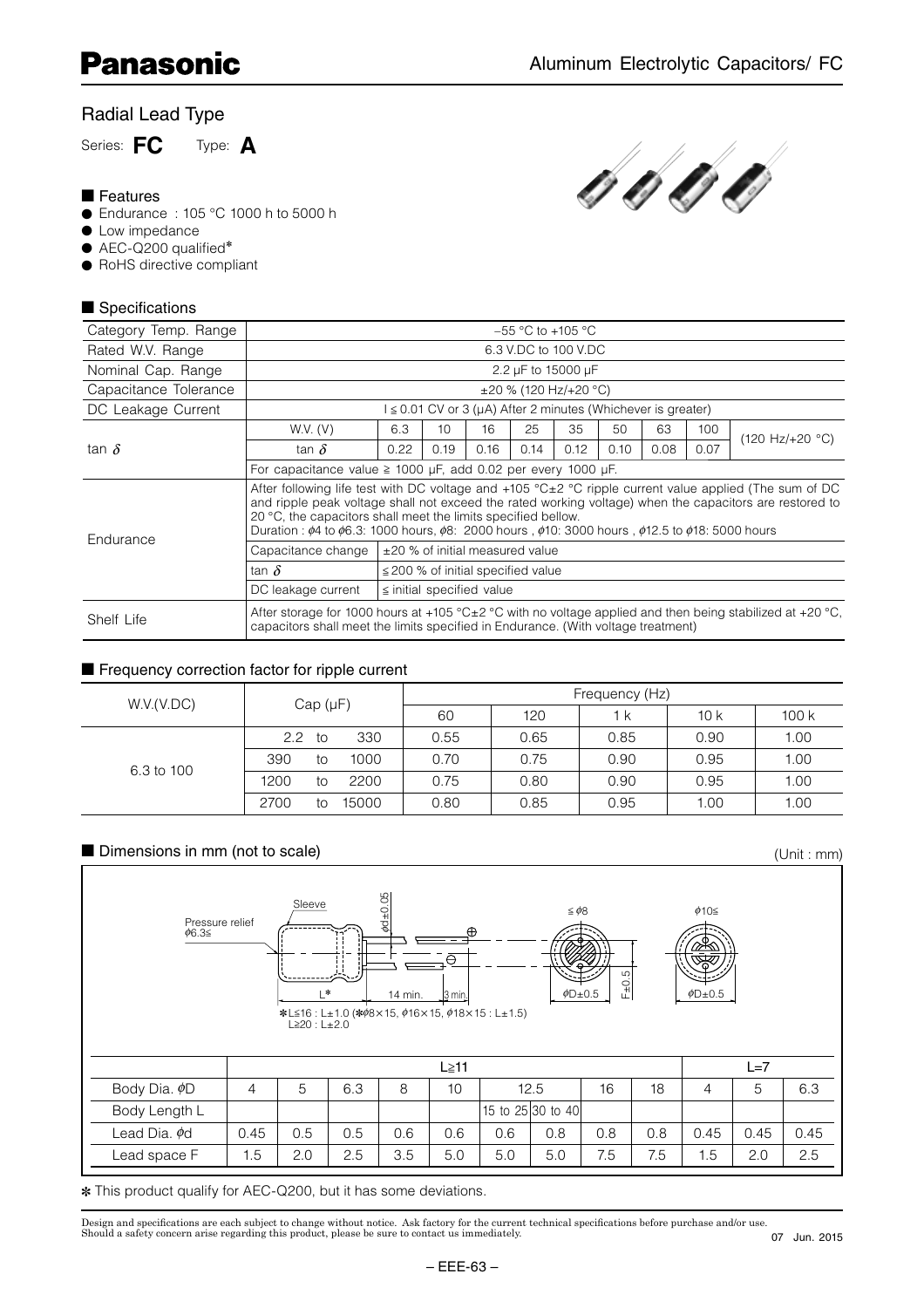# **Panasonic**

## ■ Case size/ Impedance/ Ripple Current

| W.V(V.DC)                                     |       | 6.3 V to 35 V                       |                                   |                          | 50 V                     |                                   |                        | 63 V      |                                   |       | 100 V                               |                                 |
|-----------------------------------------------|-------|-------------------------------------|-----------------------------------|--------------------------|--------------------------|-----------------------------------|------------------------|-----------|-----------------------------------|-------|-------------------------------------|---------------------------------|
| Case size<br>$(\phi\text{D} \times \text{L})$ |       | Impedance<br>$(\Omega) / (100$ kHz) | Ripple<br>Current<br>$(mA$ r.m.s) | $(\Omega) / (100$ kHz)   | Impedance                | Ripple<br>Current<br>$(mA$ r.m.s) | $(\Omega) / (100$ kHz) | Impedance | Ripple<br>Current<br>$(mA$ r.m.s) |       | Impedance<br>$(\Omega) / (100$ kHz) | Ripple<br>Current<br>(mA r.m.s) |
|                                               | 20 °C | $-10$ °C                            | /(100 kHz)                        | 20 °C                    | $-10$ °C                 | /(100 kHz)                        | 20 °C                  | $-10$ °C  | /(100 kHz)                        | 20 °C | $-10$ °C                            | /(100 kHz)                      |
| $\times$ 7<br>$\overline{4}$                  | 2.00  | 5.00                                | 65                                |                          |                          |                                   |                        |           |                                   |       |                                     |                                 |
| 5<br>$\times$ 7                               | 0.950 | 2.40                                | 120                               |                          |                          |                                   |                        |           |                                   |       |                                     |                                 |
| $\times$ 7<br>6.3                             | 0.450 | 1.20                                | 200                               |                          |                          |                                   |                        |           |                                   |       |                                     |                                 |
| 5<br>$\times$ 11                              | 0.800 | 1.60                                | 175                               | $\ast$                   | $\ast$                   | $\ast$                            | 2.00                   | 4.00      | 145                               | 4.10  | 8.20                                | 80                              |
| 6.3<br>$\times$ 11.2                          | 0.350 | 0.700                               | 290                               | 0.600                    | 1.20                     | 260                               | 1.00                   | 2.00      | 240                               | 1.80  | 3.60                                | 114                             |
| 8<br>$\times$ 11.5                            | 0.117 | 0.234                               | 555                               | 0.234                    | 0.468                    | 485                               | 0.342                  | 0.684     | 405                               | 0.680 | 1.36                                | 260                             |
| 8<br>$\times$ 15                              | 0.085 | 0.170                               | 730                               | 0.155                    | 0.310                    | 635                               | 0.230                  | 0.460     | 535                               | 0.450 | 0.900                               | 340                             |
| $\times$ 20<br>8                              | 0.065 | 0.130                               | 995                               | 0.120                    | 0.240                    | 860                               | 0.178                  | 0.356     | 690                               | 0.330 | 0.660                               | 455                             |
| $\times$ 12.5<br>10                           | 0.090 | 0.180                               | 755                               | 0.162                    | 0.324                    | 615                               | 0.256                  | 0.512     | 535                               | 0.530 | 1.06                                | 306                             |
| $\times$ 16<br>10                             | 0.068 | 0.136                               | 1050                              | 0.119                    | 0.238                    | 850                               | 0.194                  | 0.388     | 600                               | 0.360 | 0.720                               | 400                             |
| $\times$ 20<br>10                             | 0.052 | 0.104                               | 1220                              | 0.090                    | 0.180                    | 1030                              | 0.147                  | 0.294     | 885                               | 0.240 | 0.480                               | 463                             |
| $\times$ 25<br>10                             | 0.045 | 0.090                               | 1440                              | 0.082                    | 0.164                    | 1200                              | 0.130                  | 0.260     | 1050                              | 0.210 | 0.420                               | 599                             |
| $\times$ 30<br>10                             | 0.035 | 0.070                               | 1815                              | 0.060                    | 0.120                    | 1610                              | 0.090                  | 0.180     | 1300                              | 0.150 | 0.300                               | 698                             |
| 15<br>12.5 $\times$                           | 0.065 | 0.130                               | 1205                              | 0.110                    | 0.220                    | 1150                              | 0.150                  | 0.300     | 1020                              | 0.230 | 0.460                               | 511                             |
| $12.5 \times 20$                              | 0.038 | 0.076                               | 1655                              | 0.063                    | 0.126                    | 1480                              | 0.085                  | 0.170     | 1285                              | 0.180 | 0.360                               | 671                             |
| $12.5 \times 25$                              | 0.030 | 0.060                               | 1945                              | 0.050                    | 0.100                    | 1832                              | 0.070                  | 0.140     | 1720                              | 0.110 | 0.220                               | 807                             |
| $12.5 \times 30$                              | 0.025 | 0.050                               | 2310                              | 0.040                    | 0.080                    | 2215                              | 0.055                  | 0.110     | 2090                              | 0.098 | 0.196                               | 937                             |
| $12.5 \times 35$                              | 0.022 | 0.044                               | 2510                              | 0.034                    | 0.068                    | 2285                              | 0.047                  | 0.094     | 2265                              | 0.087 | 0.174                               | 1040                            |
| $12.5 \times 40$                              | 0.018 | 0.036                               | 2655                              | 0.030                    | 0.060                    | 2590                              | 0.042                  | 0.084     | 2560                              | 0.072 | 0.144                               | 1130                            |
| $\times$ 15<br>16                             | 0.043 | 0.086                               | 1690                              | 0.080                    | 0.160                    | 1610                              | 0.090                  | 0.180     | 1410                              | 0.140 | 0.280                               | 793                             |
| $\times$ 20<br>16                             | 0.029 | 0.058                               | 2205                              | 0.048                    | 0.096                    | 1835                              | 0.059                  | 0.118     | 1765                              | 0.110 | 0.220                               | 995                             |
| $\times$ 25<br>16                             | 0.022 | 0.044                               | 2555                              | 0.034                    | 0.068                    | 2235                              | 0.050                  | 0.100     | 2160                              | 0.089 | 0.178                               | 1170                            |
| $\times$ 31.5<br>16                           | 0.018 | 0.036                               | 3010                              | 0.028                    | 0.056                    | 2700                              | 0.043                  | 0.086     | 2670                              | 0.062 | 0.124                               | 1520                            |
| $\times$ 35.5<br>16                           | 0.016 | 0.032                               | 3150                              | 0.025                    | 0.050                    | 2790                              | 0.036                  | 0.072     | 2770                              | 0.053 | 0.106                               | 1730                            |
| $\times$ 40<br>16                             | 0.015 | 0.030                               | 3360                              | 0.023                    | 0.046                    | 2845                              | 0.030                  | 0.060     | 2825                              | 0.047 | 0.094                               | 1920                            |
| $\times$ 15<br>18                             | 0.038 | 0.076                               | 2000                              | 0.068                    | 0.136                    | 1900                              | 0.086                  | 0.172     | 1690                              | 0.120 | 0.240                               | 917                             |
| $\times$ 20<br>18                             | 0.028 | 0.056                               | 2490                              | 0.042                    | 0.084                    | 2420                              | 0.055                  | 0.110     | 2290                              | 0.080 | 0.160                               | 1230                            |
| $\times$ 25<br>18                             | 0.020 | 0.040                               | 2740                              | 0.029                    | 0.058                    | 2610                              | 0.043                  | 0.086     | 2585                              | 0.070 | 0.140                               | 1420                            |
| $\times$ 31.5<br>18                           | 0.016 | 0.032                               | 3635                              | 0.025                    | 0.050                    | 3000                              | 0.032                  | 0.064     | 2950                              | 0.062 | 0.124                               | 1600                            |
| $\times$ 35.5<br>18                           | 0.015 | 0.030                               | 3680                              | 0.023                    | 0.046                    | 3100                              | 0.030                  | 0.060     | 3095                              | 0.041 | 0.082                               | 1770                            |
| 18<br>$\times$ 40                             | 0.014 | 0.028                               | 3735                              | $\overline{\phantom{0}}$ | $\overline{\phantom{0}}$ | $\equiv$                          | 0.025                  | 0.050     | 3205                              | 0.036 | 0.072                               | 2300                            |

✽

| Case size                | Capacitance |       | Impedance $(\Omega)/(100 \text{ kHz})$ | Ripple Current      |
|--------------------------|-------------|-------|----------------------------------------|---------------------|
| $(\phi\Box \times \Box)$ | (µF)        | 20 °C | $-10$ °C                               | (mA r.m.s)(100 kHz) |
|                          | 1.0         | 2.40  | 4.80                                   | 20                  |
|                          | 2.2         | 1.80  | 3.60                                   | 45                  |
|                          | 3.3         | 1.30  | 2.60                                   | 65                  |
|                          | 4.7         | 1.30  | 2.60                                   | 95                  |
| $5 \times 11$            | 10          | 1.30  | 2.60                                   | 125                 |
|                          | 12          | 1.30  | 2.60                                   | 135                 |
|                          | 15          | 1.30  | 2.60                                   | 145                 |
|                          | 18          | 1.30  | 2.60                                   | 155                 |
|                          | 22          | 1.30  | 2.60                                   | 155                 |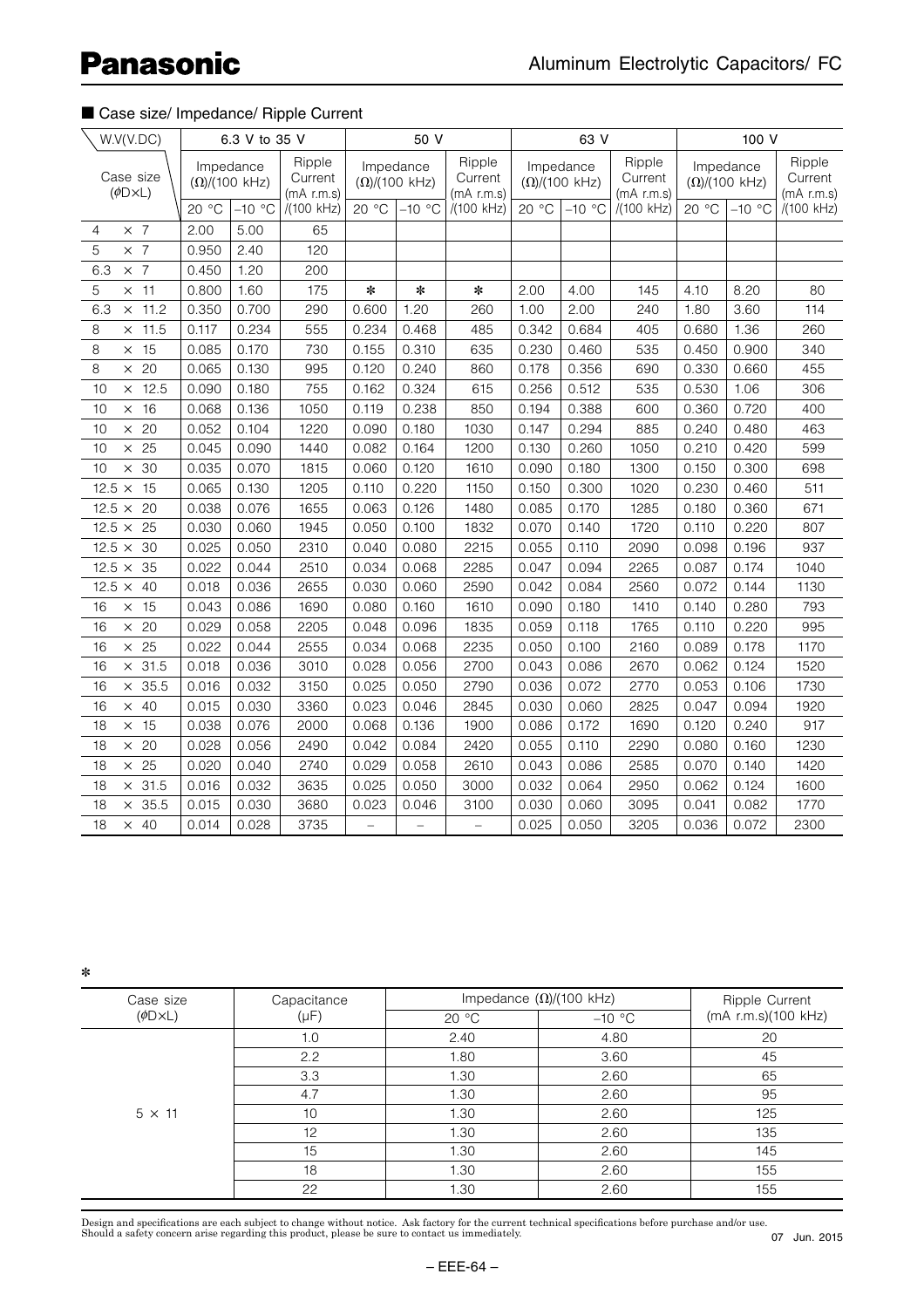|      | Standard Products<br>Case size |         |                |                                                       |               |                       |      |             |              |              | Endurance: 105 °C $\phi$ 4 to $\phi$ 6.3=1000 h, $\phi$ 8=2000 h, $\phi$ 10=3000 h, $\phi$ 12.5 to $\phi$ 18=5000 h |                                                                                                                                                                                                                                         |        |
|------|--------------------------------|---------|----------------|-------------------------------------------------------|---------------|-----------------------|------|-------------|--------------|--------------|---------------------------------------------------------------------------------------------------------------------|-----------------------------------------------------------------------------------------------------------------------------------------------------------------------------------------------------------------------------------------|--------|
|      |                                |         |                |                                                       | Specification |                       |      | Lead Length |              |              |                                                                                                                     |                                                                                                                                                                                                                                         |        |
|      | Cap.                           |         |                |                                                       |               | Ripple  Imped- Endur- | Lead |             | Lead Space   |              |                                                                                                                     |                                                                                                                                                                                                                                         |        |
| W.V. | $(\pm 20 \%)$                  | Dia.    | Length         | Current<br>(100 kHz) (100 kHz)<br>$(+105 °C)(+20 °C)$ | ance          | ance                  | Dia. | Straight    | Taping<br>*B | Taping<br>∗Η | Part No.                                                                                                            | Min. Packaging Q'ty<br>Straight<br>Leads<br>(pcs)<br>200<br>200<br>200<br>200<br>200<br>200<br>200<br>200<br>200<br>200<br>200<br>200<br>200<br>200<br>200<br>200<br>200<br>200<br>200<br>100<br>100<br>200<br>100<br>200<br>100<br>200 | Taping |
| (V)  | $(\mu F)$                      | (mm)    | (mm)           | $(mA$ r.m.s.)                                         | $(\Omega)$    | (hours)               | (mm) | (mm)        | (mm)         | (mm)         |                                                                                                                     |                                                                                                                                                                                                                                         | (pcs)  |
|      | 27                             | 4       | $\overline{7}$ | 65                                                    | 2.000         | 1000                  | 0.45 | 1.5         | 5.0          | 2.5          | EEAFC0J270()                                                                                                        |                                                                                                                                                                                                                                         | 2000   |
|      | 56                             | 5       | $\overline{7}$ | 120                                                   | 0.950         | 1000                  | 0.45 | 2.0         | 5.0          | 2.5          | EEAFC0J560()                                                                                                        |                                                                                                                                                                                                                                         | 2000   |
|      | 100                            | 5       | 11             | 175                                                   | 0.800         | 1000                  | 0.50 | 2.0         | 5.0          | 2.5          | EEUFC0J101()                                                                                                        |                                                                                                                                                                                                                                         | 2000   |
|      | 120                            | 6.3     | $\overline{7}$ | 200                                                   | 0.450         | 1000                  | 0.45 | 2.5         | 5.0          | 2.5          | EEAFC0J121()                                                                                                        |                                                                                                                                                                                                                                         | 2000   |
|      | 220                            | 6.3     | 11.2           | 290                                                   | 0.350         | 1000                  | 0.50 | 2.5         | 5.0          | 2.5          | EEUFC0J221()                                                                                                        |                                                                                                                                                                                                                                         | 2000   |
|      | 270                            | 6.3     | 11.2           | 290                                                   | 0.350         | 1000                  | 0.50 | 2.5         | 5.0          | 2.5          | EEUFC0J271()                                                                                                        |                                                                                                                                                                                                                                         | 2000   |
|      | 330                            | 6.3     | 11.2           | 290                                                   | 0.350         | 1000                  | 0.50 | 2.5         | 5.0          | 2.5          | EEUFC0J331S()                                                                                                       |                                                                                                                                                                                                                                         | 2000   |
|      | 390                            | 8       | 11.5           | 555                                                   | 0.117         | 2000                  | 0.60 | 3.5         | 5.0          |              | EEUFC0J391()                                                                                                        |                                                                                                                                                                                                                                         | 1000   |
|      | 470                            | 8       | 11.5           | 555                                                   | 0.117         | 2000                  | 0.60 | 3.5         | 5.0          |              | EEUFC0J471()                                                                                                        |                                                                                                                                                                                                                                         | 1000   |
|      | 560                            | $\,8\,$ | 11.5           | 555                                                   | 0.117         | 2000                  | 0.60 | 3.5         | 5.0          |              | EEUFC0J561()                                                                                                        |                                                                                                                                                                                                                                         | 1000   |
|      |                                | 8       | 15             | 730                                                   | 0.085         | 2000                  | 0.60 | 3.5         | 5.0          |              | EEUFC0J821L()                                                                                                       |                                                                                                                                                                                                                                         | 1000   |
|      | 820                            | 10      | 12.5           | 755                                                   | 0.090         | 3000                  | 0.60 | 5.0         | 5.0          |              | EEUFC0J821()                                                                                                        |                                                                                                                                                                                                                                         | 500    |
|      | 1000                           | 10      | 12.5           | 755                                                   | 0.090         | 3000                  | 0.60 | 5.0         | $5.0\,$      |              | EEUFC0J102()                                                                                                        |                                                                                                                                                                                                                                         | 500    |
| 6.3  |                                | 8       | 20             | 995                                                   | 0.065         | 2000                  | 0.60 | 3.5         | 5.0          |              | EEUFC0J122L()                                                                                                       |                                                                                                                                                                                                                                         | 1000   |
|      | 1200                           | 10      | 16             | 1050                                                  | 0.068         | 3000                  | 0.60 | 5.0         | 5.0          |              | EEUFC0J122()                                                                                                        |                                                                                                                                                                                                                                         | 500    |
|      |                                | 10      | 20             | 1220                                                  | 0.052         | 3000                  | 0.60 | 5.0         | 5.0          |              | EEUFC0J152()                                                                                                        |                                                                                                                                                                                                                                         | 500    |
|      | 1500                           | 12.5    | 15             | 1205                                                  | 0.065         | 5000                  | 0.60 | 5.0         | 5.0          |              | EEUFC0J152S()                                                                                                       |                                                                                                                                                                                                                                         | 500    |
|      | 1800                           | 10      | 25             | 1440                                                  | 0.045         | 3000                  | 0.60 | 5.0         | 5.0          |              | EEUFC0J182()                                                                                                        |                                                                                                                                                                                                                                         | 500    |
|      |                                | 10      | 25             | 1440                                                  | 0.045         | 3000                  | 0.60 | 5.0         | 5.0          |              | EEUFC0J222()                                                                                                        |                                                                                                                                                                                                                                         | 500    |
|      | 2200                           | 16      | 15             | 1690                                                  | 0.043         | 5000                  | 0.80 | 7.5         | 7.5          |              | EEUFC0J222S()                                                                                                       |                                                                                                                                                                                                                                         | 250    |
|      |                                | 10      | 30             | 1815                                                  | 0.035         | 3000                  | 0.60 | 5.0         |              |              | EEUFC0J272L                                                                                                         |                                                                                                                                                                                                                                         |        |
|      | 2700                           | 12.5    | 20             | 1655                                                  | 0.038         | 5000                  | 0.60 | 5.0         | 5.0          |              | EEUFC0J272()                                                                                                        |                                                                                                                                                                                                                                         | 500    |
|      |                                | 16      | 15             | 1690                                                  | 0.043         | 5000                  | 0.80 | 7.5         | 7.5          |              | EEUFC0J272S()                                                                                                       |                                                                                                                                                                                                                                         | 250    |
|      |                                | 12.5    | 20             | 1655                                                  | 0.038         | 5000                  | 0.60 | 5.0         | 5.0          |              | EEUFC0J332()                                                                                                        |                                                                                                                                                                                                                                         | 500    |
|      | 3300                           | 18      | 15             | 2000                                                  | 0.038         | 5000                  | 0.80 | 7.5         | 7.5          |              | EEUFC0J332S()                                                                                                       |                                                                                                                                                                                                                                         | 250    |
|      | 3900                           | 12.5    | 25             | 1945                                                  | 0.030         | 5000                  | 0.60 | 5.0         | 5.0          |              | EEUFC0J392()                                                                                                        |                                                                                                                                                                                                                                         | 500    |
|      |                                | 12.5    | 30             | 2310                                                  | 0.025         | 5000                  | 0.80 | 5.0         |              |              | EEUFC0J472                                                                                                          | 100                                                                                                                                                                                                                                     |        |
|      | 4700                           | 16      | 20             | 2205                                                  | 0.029         | 5000                  | 0.80 | 7.5         | 7.5          |              | EEUFC0J472S()                                                                                                       | 100                                                                                                                                                                                                                                     | 250    |
|      |                                | 12.5    | 35             | 2510                                                  | 0.022         | 5000                  | 0.80 | 5.0         |              |              | EEUFC0J562L                                                                                                         | 100                                                                                                                                                                                                                                     |        |
|      | 5600                           | 16      | 20             | 2205                                                  | 0.029         | 5000                  | 0.80 | 7.5         | 7.5          |              | EEUFC0J562()                                                                                                        | 100                                                                                                                                                                                                                                     | 250    |
|      |                                | 12.5    | 40             | 2655                                                  | 0.018         | 5000                  | 0.80 | 5.0         |              |              | EEUFC0J682L                                                                                                         | 100                                                                                                                                                                                                                                     |        |
|      | 6800                           | 16      | 25             | 2555                                                  | 0.022         | 5000                  | 0.80 | 7.5         | 7.5          |              | EEUFC0J682()                                                                                                        | 100                                                                                                                                                                                                                                     | 250    |
|      |                                | 18      | 20             | 2490                                                  | 0.028         | 5000                  | 0.80 | 7.5         | 7.5          |              | EEUFC0J682S()                                                                                                       | 100                                                                                                                                                                                                                                     | 250    |
|      | 8200                           | 16      | 31.5           | 3010                                                  | 0.018         | 5000                  | 0.80 | 7.5         |              |              | EEUFC0J822                                                                                                          | 100                                                                                                                                                                                                                                     |        |
|      |                                | 16      | 35.5           | 3150                                                  | 0.016         | 5000                  | 0.80 | 7.5         |              |              | EEUFC0J103                                                                                                          | 100                                                                                                                                                                                                                                     |        |
|      | 10000                          | 18      | 25             | 2740                                                  | 0.020         | 5000                  | 0.80 | 7.5         | 7.5          |              | EEUFC0J103S()                                                                                                       | 100                                                                                                                                                                                                                                     | 250    |
|      |                                | 16      | 40             | 3360                                                  | 0.015         | 5000                  | 0.80 | 7.5         |              |              | EEUFC0J123L                                                                                                         | 100                                                                                                                                                                                                                                     |        |
|      | 12000                          | 18      | 31.5           | 3635                                                  | 0.016         | 5000                  | 0.80 | 7.5         |              |              | EEUFC0J123                                                                                                          | 50                                                                                                                                                                                                                                      |        |
|      | 15000                          | 18      | 35.5           | 3680                                                  | 0.015         | 5000                  | 0.80 | $7.5\,$     |              |              | EEUFC0J153                                                                                                          | 50                                                                                                                                                                                                                                      |        |

· When requesting taped product, please put the letter "B" or "H" between the "( )". Lead wire pitch  $*B=5$  mm, 7.5 mm, H=2.5 mm. · Please refer to the page of "Taping Dimensions".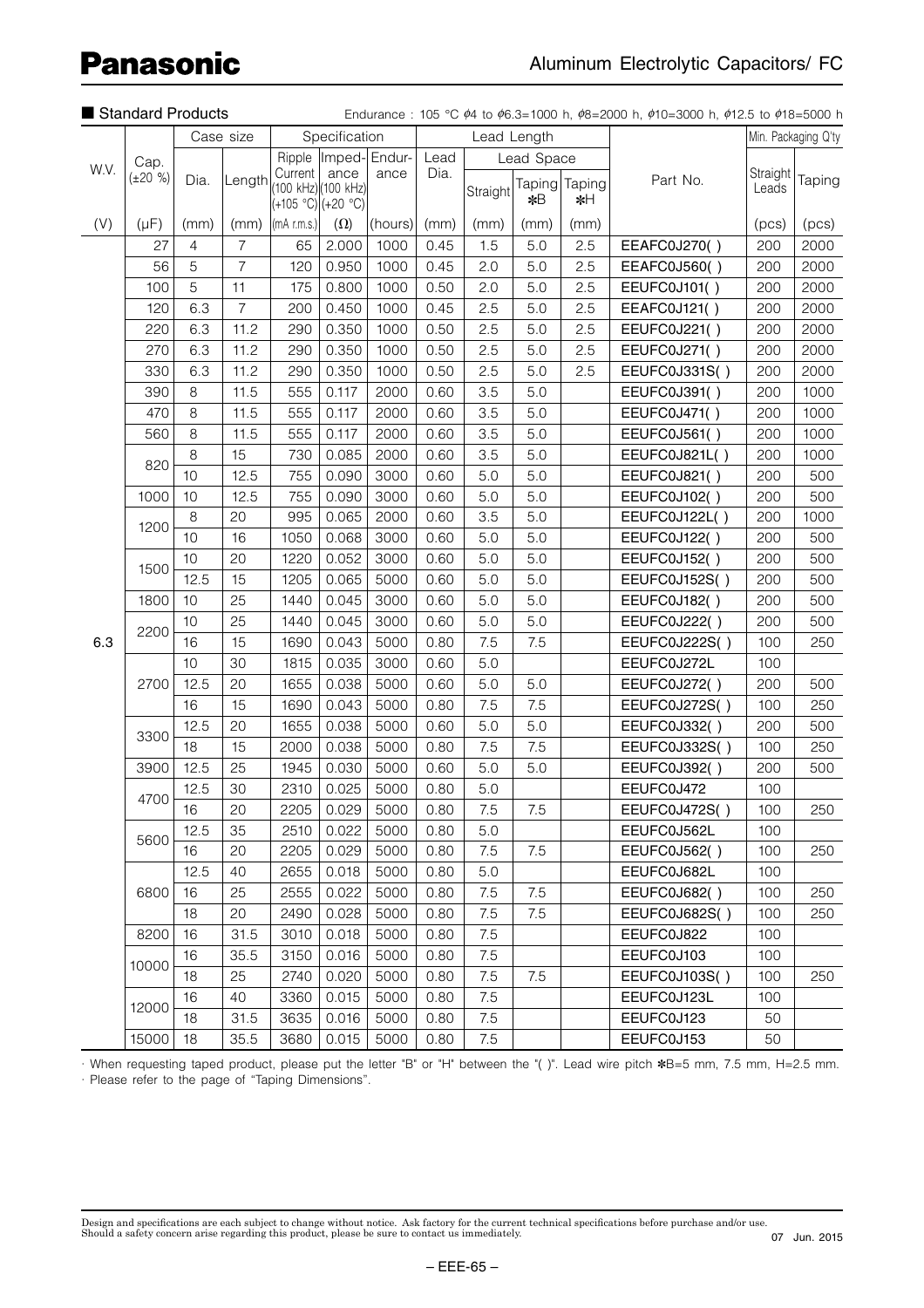|                   | Standard Products<br>Case size |      |                                                                                                                                                                                                                                          |                                                       |               |                       |      |             |              |              | Endurance: 105 °C $\phi$ 4 to $\phi$ 6.3=1000 h, $\phi$ 8=2000 h, $\phi$ 10=3000 h, $\phi$ 12.5 to $\phi$ 18=5000 h |                   |                     |
|-------------------|--------------------------------|------|------------------------------------------------------------------------------------------------------------------------------------------------------------------------------------------------------------------------------------------|-------------------------------------------------------|---------------|-----------------------|------|-------------|--------------|--------------|---------------------------------------------------------------------------------------------------------------------|-------------------|---------------------|
|                   |                                |      |                                                                                                                                                                                                                                          |                                                       | Specification |                       |      | Lead Length |              |              |                                                                                                                     |                   | Min. Packaging Q'ty |
| W.V.<br>(V)<br>10 | Cap.                           |      |                                                                                                                                                                                                                                          |                                                       |               | Ripple  Imped- Endur- | Lead |             | Lead Space   |              |                                                                                                                     |                   |                     |
|                   | $(\pm 20 \%)$                  | Dia. | Length                                                                                                                                                                                                                                   | Current<br>(100 kHz) (100 kHz)<br>$(+105 °C)(+20 °C)$ | ance          | ance                  | Dia. | Straight    | Taping<br>*B | Taping<br>∗Η | Part No.                                                                                                            | Straight<br>Leads | Taping              |
|                   | $(\mu F)$                      | (mm) | (mm)                                                                                                                                                                                                                                     | $\vert$ (mA r.m.s.) $\vert$                           | $(\Omega)$    | (hours)               | (mm) | (mm)        | (mm)         | (mm)         |                                                                                                                     | (pcs)             | (pcs)               |
|                   | 22                             | 4    | $\overline{7}$                                                                                                                                                                                                                           | 65                                                    | 2.000         | 1000                  | 0.45 | 1.5         | 5.0          | 2.5          | EEAFC1A220()                                                                                                        | 200               | 2000                |
|                   | 39                             | 5    | $\overline{7}$                                                                                                                                                                                                                           | 120                                                   | 0.950         | 1000                  | 0.45 | 2.0         | 5.0          | 2.5          | EEAFC1A390()                                                                                                        | 200               | 2000                |
|                   |                                | 5    | 11                                                                                                                                                                                                                                       | 175                                                   | 0.800         | 1000                  | 0.50 | 2.0         | 5.0          | 2.5          | EEUFC1A820()                                                                                                        | 200               | 2000                |
|                   | 82                             | 6.3  | $\overline{7}$                                                                                                                                                                                                                           | 200                                                   | 0.450         | 1000                  | 0.45 | 2.5         | 5.0          | 2.5          | EEAFC1A820()                                                                                                        | 200               | 2000                |
|                   | 100                            | 5    | 11                                                                                                                                                                                                                                       | 175                                                   | 0.800         | 1000                  | 0.50 | 2.0         | 5.0          | 2.5          | EEUFC1A101S()                                                                                                       | 200               | 2000                |
|                   | 150                            | 6.3  | 11.2                                                                                                                                                                                                                                     | 290                                                   | 0.350         | 1000                  | 0.50 | 2.5         | 5.0          | 2.5          | <b>EEUFC1A151()</b>                                                                                                 | 200               | 2000                |
|                   | 180                            | 6.3  | 11.2                                                                                                                                                                                                                                     | 290                                                   | 0.350         | 1000                  | 0.50 | 2.5         | 5.0          | 2.5          | EEUFC1A181()                                                                                                        | 200               | 2000                |
|                   | 220                            | 6.3  | 11.2                                                                                                                                                                                                                                     | 290                                                   | 0.350         | 1000                  | 0.50 | 2.5         | 5.0          | 2.5          | EEUFC1A221S()                                                                                                       | 200               | 2000                |
|                   | 330                            | 8    | 11.5                                                                                                                                                                                                                                     | 555                                                   | 0.117         | 2000                  | 0.60 | 3.5         | 5.0          |              | EEUFC1A331()                                                                                                        | 200               | 1000                |
|                   | 390                            | 8    | 11.5                                                                                                                                                                                                                                     | 555                                                   | 0.117         | 2000                  | 0.60 | 3.5         | 5.0          |              | EEUFC1A391()                                                                                                        | 200               | 1000                |
|                   | 470                            | 8    | 11.5                                                                                                                                                                                                                                     | 555                                                   | 0.117         | 2000                  | 0.60 | 3.5         | 5.0          |              | EEUFC1A471()                                                                                                        | 200               | 1000                |
|                   | 560                            | 10   | 12.5                                                                                                                                                                                                                                     | 755                                                   | 0.090         | 3000                  | 0.60 | 5.0         | 5.0          |              | EEUFC1A561()                                                                                                        | 200               | 500                 |
|                   | 680                            | 8    | 15                                                                                                                                                                                                                                       | 730                                                   | 0.085         | 2000                  | 0.60 | 3.5         | 5.0          |              | EEUFC1A681L()                                                                                                       | 200               | 1000                |
|                   |                                | 10   | 12.5                                                                                                                                                                                                                                     | 755                                                   | 0.090         | 3000                  | 0.60 | 5.0         | 5.0          |              | EEUFC1A681()                                                                                                        | 200               | 500                 |
|                   | 820                            | 10   | 16                                                                                                                                                                                                                                       | 1050                                                  | 0.068         | 3000                  | 0.60 | 5.0         | 5.0          |              | EEUFC1A821()                                                                                                        | 200               | 500                 |
|                   | 1000                           | 8    | 20                                                                                                                                                                                                                                       | 995                                                   | 0.065         | 2000                  | 0.60 | 3.5         | 5.0          |              | EEUFC1A102L()                                                                                                       | 200               | 1000                |
|                   |                                | 10   | 16                                                                                                                                                                                                                                       | 1050                                                  | 0.068         | 3000                  | 0.60 | 5.0         | 5.0          |              | EEUFC1A102()                                                                                                        | 200               | 500                 |
|                   | 1200                           | 10   | 1220<br>0.052<br>0.60<br>5.0<br>20<br>3000<br>5.0<br><b>EEUFC1A122()</b><br>200<br>15<br>1205<br>0.065<br>0.60<br>5.0<br>EEUFC1A122S()<br>5000<br>5.0<br>200<br>25<br>0.045<br>0.60<br>5.0<br>1440<br>3000<br>5.0<br>EEUFC1A152()<br>200 | 500                                                   |               |                       |      |             |              |              |                                                                                                                     |                   |                     |
|                   |                                | 12.5 |                                                                                                                                                                                                                                          |                                                       |               |                       |      |             |              |              |                                                                                                                     |                   | 500                 |
|                   | 1500                           | 10   |                                                                                                                                                                                                                                          |                                                       |               |                       |      |             |              |              |                                                                                                                     |                   | 500                 |
|                   | 1800                           | 12.5 | 20                                                                                                                                                                                                                                       | 1655                                                  | 0.038         | 5000                  | 0.60 | 5.0         | $5.0$        |              | EEUFC1A182()                                                                                                        | 200               | 500                 |
|                   |                                | 16   | 15                                                                                                                                                                                                                                       | 1690                                                  | 0.043         | 5000                  | 0.80 | 7.5         | 7.5          |              | EEUFC1A182S()                                                                                                       | 100               | 250                 |
|                   | 2200                           | 10   | 30                                                                                                                                                                                                                                       | 1815                                                  | 0.035         | 3000                  | 0.60 | 5.0         |              |              | EEUFC1A222L                                                                                                         | 100               |                     |
|                   |                                | 12.5 | 20                                                                                                                                                                                                                                       | 1655                                                  | 0.038         | 5000                  | 0.60 | 5.0         | 5.0          |              | EEUFC1A222()                                                                                                        | 200               | 500                 |
|                   | 2700                           | 12.5 | 25                                                                                                                                                                                                                                       | 1945                                                  | 0.030         | 5000                  | 0.60 | 5.0         | $5.0$        |              | EEUFC1A272()                                                                                                        | 200               | 500                 |
|                   |                                | 18   | 15                                                                                                                                                                                                                                       | 2000                                                  | 0.038         | 5000                  | 0.80 | 7.5         | 7.5          |              | EEUFC1A272S()                                                                                                       | 100               | 250                 |
|                   | 3300                           | 12.5 | 30                                                                                                                                                                                                                                       | 2310                                                  | 0.025         | 5000                  | 0.80 | 5.0         |              |              | EEUFC1A332                                                                                                          | 100               |                     |
|                   |                                | 16   | 20                                                                                                                                                                                                                                       | 2205                                                  | 0.029         | 5000                  | 0.80 | 7.5         | 7.5          |              | EEUFC1A332S()                                                                                                       | 100               | 250                 |
|                   | 3900                           | 12.5 | 35                                                                                                                                                                                                                                       | 2510                                                  | 0.022         | 5000                  | 0.80 | 5.0         |              |              | EEUFC1A392L                                                                                                         | 100               |                     |
|                   |                                | 16   | 20                                                                                                                                                                                                                                       | 2205                                                  | 0.029         | 5000                  | 0.80 | 7.5         | 7.5          |              | EEUFC1A392()                                                                                                        | 100               | 250                 |
|                   | 4700                           | 12.5 | 40                                                                                                                                                                                                                                       | 2655                                                  | 0.018         | 5000                  | 0.80 | 5.0         |              |              | EEUFC1A472L                                                                                                         | 100               |                     |
|                   |                                | 16   | 25                                                                                                                                                                                                                                       | 2555                                                  | 0.022         | 5000                  | 0.80 | 7.5         | 7.5          |              | EEUFC1A472()                                                                                                        | 100               | 250                 |
|                   | 5600                           | 16   | 25                                                                                                                                                                                                                                       | 2555                                                  | 0.022         | 5000                  | 0.80 | 7.5         | 7.5          |              | EEUFC1A562()                                                                                                        | 100               | 250                 |
|                   |                                | 18   | 20                                                                                                                                                                                                                                       | 2490                                                  | 0.028         | 5000                  | 0.80 | 7.5         | 7.5          |              | EEUFC1A562S()                                                                                                       | 100               | 250                 |
|                   | 6800                           | 16   | 31.5                                                                                                                                                                                                                                     | 3010                                                  | 0.018         | 5000                  | 0.80 | 7.5         |              |              | EEUFC1A682                                                                                                          | 100               |                     |
|                   |                                | 18   | 25                                                                                                                                                                                                                                       | 2740                                                  | 0.020         | 5000                  | 0.80 | 7.5         | 7.5          |              | EEUFC1A682S()                                                                                                       | 100               | 250                 |
|                   | 8200                           | 16   | 35.5                                                                                                                                                                                                                                     | 3150                                                  | 0.016         | 5000                  | 0.80 | 7.5         |              |              | EEUFC1A822L                                                                                                         | 100               |                     |
|                   |                                | 18   | 31.5                                                                                                                                                                                                                                     | 3635                                                  | 0.016         | 5000                  | 0.80 | 7.5         |              |              | EEUFC1A822                                                                                                          | 50                |                     |
|                   | 10000                          | 18   | 35.5                                                                                                                                                                                                                                     | 3680                                                  | 0.015         | 5000                  | 0.80 | 7.5         |              |              | EEUFC1A103                                                                                                          | 50                |                     |
|                   | 12000                          | 18   | 40                                                                                                                                                                                                                                       | 3735                                                  | 0.014         | 5000                  | 0.80 | 7.5         |              |              | EEUFC1A123                                                                                                          | 50                |                     |

· When requesting taped product, please put the letter "B" or "H" between the "( )". Lead wire pitch ∗B=5 mm, 7.5 mm, H=2.5 mm. · Please refer to the page of "Taping Dimensions".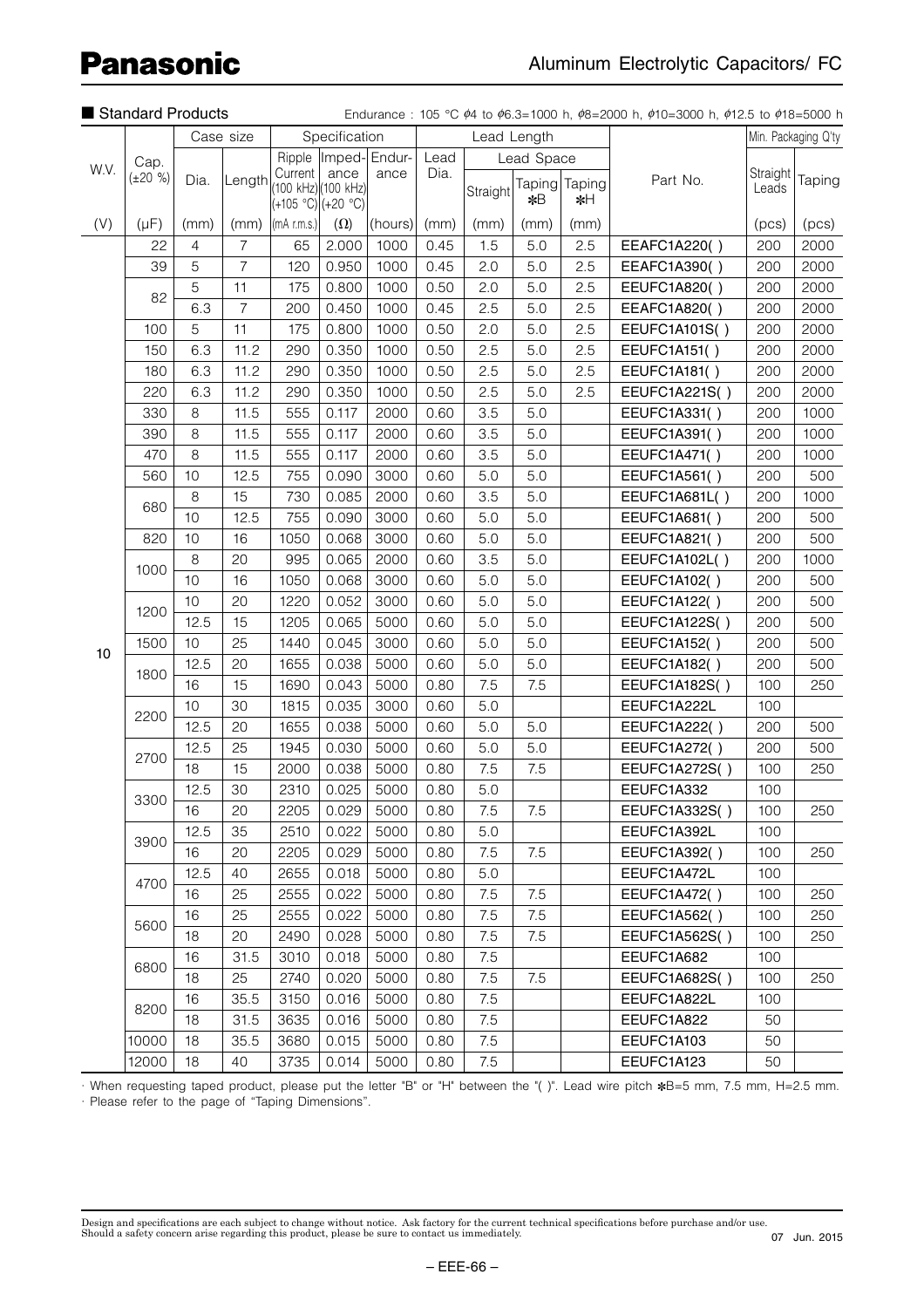|      | Standard Products<br>Case size |                |                                                                                                                        |             |                                                   |                       |                                                                                                                                                                                                                                                                                                              |          |                |              | Endurance: 105 °C $\phi$ 4 to $\phi$ 6.3=1000 h, $\phi$ 8=2000 h, $\phi$ 10=3000 h, $\phi$ 12.5 to $\phi$ 18=5000 h |                   |                     |
|------|--------------------------------|----------------|------------------------------------------------------------------------------------------------------------------------|-------------|---------------------------------------------------|-----------------------|--------------------------------------------------------------------------------------------------------------------------------------------------------------------------------------------------------------------------------------------------------------------------------------------------------------|----------|----------------|--------------|---------------------------------------------------------------------------------------------------------------------|-------------------|---------------------|
|      |                                |                |                                                                                                                        |             | Specification                                     |                       |                                                                                                                                                                                                                                                                                                              |          | Lead Length    |              |                                                                                                                     |                   | Min. Packaging Q'ty |
|      | Cap.                           |                |                                                                                                                        |             |                                                   | Ripple  Imped- Endur- | Lead                                                                                                                                                                                                                                                                                                         |          | Lead Space     |              |                                                                                                                     |                   |                     |
| W.V. | $(\pm 20 \%)$                  | Dia.           | Length                                                                                                                 | Current     | ance<br>(100 kHz) (100 kHz)<br>(+105 °C) (+20 °C) | ance                  | Dia.                                                                                                                                                                                                                                                                                                         | Straight | Taping <br>∗¥B | Taping<br>∗∺ | Part No.                                                                                                            | Straight<br>Leads | Taping              |
| (V)  | $(\mu F)$                      | (mm)           | (mm)                                                                                                                   | (mA r.m.s.) | $(\Omega)$                                        | (hours)               | (mm)                                                                                                                                                                                                                                                                                                         | (mm)     | (mm)           | (mm)         |                                                                                                                     | (pcs)             | (pcs)               |
|      | 15                             | $\overline{4}$ | $\overline{7}$                                                                                                         | 65          | 2.000                                             | 1000                  | 0.45                                                                                                                                                                                                                                                                                                         | 1.5      | 5.0            | 2.5          | EEAFC1C150()                                                                                                        | 200               | 2000                |
|      | 27                             | 5              | $\overline{7}$                                                                                                         | 120         | 0.950                                             | 1000                  | 0.45                                                                                                                                                                                                                                                                                                         | 2.0      | 5.0            | 2.5          | EEAFC1C270()                                                                                                        | 200               | 2000                |
|      | 47                             | 5              | 11                                                                                                                     | 175         | 0.800                                             | 1000                  | 0.50                                                                                                                                                                                                                                                                                                         | 2.0      | 5.0            | 2.5          | EEUFC1C470()                                                                                                        | 200               | 2000                |
|      |                                | 5              | 11                                                                                                                     | 175         | 0.800                                             | 1000                  | 0.50                                                                                                                                                                                                                                                                                                         | 2.0      | 5.0            | 2.5          | EEUFC1C560()                                                                                                        | 200               | 2000                |
|      | 56                             | 6.3            | $\overline{7}$                                                                                                         | 200         | 0.450                                             | 1000                  | 0.45                                                                                                                                                                                                                                                                                                         | 2.5      | 5.0            | 2.5          | EEAFC1C560()                                                                                                        | 200               | 2000                |
|      | 68                             | 5              | 11                                                                                                                     | 175         | 0.800                                             | 1000                  | 0.50                                                                                                                                                                                                                                                                                                         | 2.0      | 5.0            | 2.5          | EEUFC1C680()                                                                                                        | 200               | 2000                |
|      | 100                            | 6.3            | 11.2                                                                                                                   | 290         | 0.350                                             | 1000                  | 0.50                                                                                                                                                                                                                                                                                                         | 2.5      | 5.0            | 2.5          | EEUFC1C101()                                                                                                        | 200               | 2000                |
|      | 120                            | 6.3            | 11.2                                                                                                                   | 290         | 0.350                                             | 1000                  | 0.50                                                                                                                                                                                                                                                                                                         | 2.5      | 5.0            | 2.5          | EEUFC1C121()                                                                                                        | 200               | 2000                |
|      | 220                            | 8              | 11.5                                                                                                                   | 555         | 0.117                                             | 2000                  | 0.60                                                                                                                                                                                                                                                                                                         | 3.5      | $5.0$          |              | EEUFC1C221()                                                                                                        | 200               | 1000                |
|      | 270                            | 8              | 11.5                                                                                                                   | 555         | 0.117                                             | 2000                  | 0.60                                                                                                                                                                                                                                                                                                         | 3.5      | 5.0            |              | EEUFC1C271()                                                                                                        | 200               | 1000                |
|      | 330                            | 8              | 11.5                                                                                                                   | 555         | 0.117                                             | 2000                  | 0.60                                                                                                                                                                                                                                                                                                         | 3.5      | $5.0$          |              | EEUFC1C331()                                                                                                        | 200               | 1000                |
|      | 390                            | 10             | 12.5                                                                                                                   | 755         | 0.090                                             | 3000                  | 0.60                                                                                                                                                                                                                                                                                                         | 5.0      | 5.0            |              | EEUFC1C391()                                                                                                        | 200               | 500                 |
|      | 470                            | 8              | 15                                                                                                                     | 730         | 0.085                                             | 2000                  | 0.60                                                                                                                                                                                                                                                                                                         | 3.5      | $5.0$          |              | EEUFC1C471L()                                                                                                       | 200               | 1000                |
|      |                                | 10             | 12.5                                                                                                                   | 755         | 0.090                                             | 3000                  | 0.60                                                                                                                                                                                                                                                                                                         | 5.0      | 5.0            |              | EEUFC1C471()                                                                                                        | 200               | 500                 |
|      | 560                            | 10             | 16                                                                                                                     | 1050        | 0.068                                             | 3000                  | 0.60                                                                                                                                                                                                                                                                                                         | 5.0      | $5.0$          |              | EEUFC1C561()                                                                                                        | 200               | 500                 |
|      | 680                            | 8              | 20                                                                                                                     | 995         | 0.065                                             | 2000                  | 0.60                                                                                                                                                                                                                                                                                                         | 3.5      | $5.0$          |              | EEUFC1C681L()                                                                                                       | 200               | 1000                |
|      |                                | 10             | 16                                                                                                                     | 1050        | 0.068                                             | 3000                  | 0.60                                                                                                                                                                                                                                                                                                         | 5.0      | 5.0            |              | EEUFC1C681()                                                                                                        | 200               | 500                 |
|      | 820                            | 10             | 20                                                                                                                     | 1220        | 0.052                                             | 3000                  | 0.60                                                                                                                                                                                                                                                                                                         | 5.0      | $5.0$          |              | EEUFC1C821()                                                                                                        | 200               | 500                 |
|      |                                | 12.5           | 15                                                                                                                     | 1205        | 0.065                                             | 5000                  | 0.60                                                                                                                                                                                                                                                                                                         | 5.0      | 5.0            |              | EEUFC1C821S()                                                                                                       | 200               | 500                 |
|      | 1000                           | 10             | 20                                                                                                                     | 1220        | 0.052                                             | 3000                  | 0.60                                                                                                                                                                                                                                                                                                         | 5.0      | 5.0            |              | EEUFC1C102S()                                                                                                       | 200               | 500                 |
| 16   |                                | 10             |                                                                                                                        | 1440        | 0.045                                             | 3000                  | 0.60                                                                                                                                                                                                                                                                                                         | 5.0      | 5.0            |              | EEUFC1C102()                                                                                                        | 200               | 500                 |
|      | 1200                           | 10             |                                                                                                                        | 1440        | 0.045                                             | 3000                  |                                                                                                                                                                                                                                                                                                              |          | 5.0            |              | EEUFC1C122()                                                                                                        | 200               | 500                 |
|      |                                | 16             |                                                                                                                        | 1690        | 0.043                                             | 5000                  |                                                                                                                                                                                                                                                                                                              |          | 7.5            |              | EEUFC1C122S()                                                                                                       | 100               | 250                 |
|      |                                | 10             | 30                                                                                                                     | 1815        | 0.035                                             | 3000                  |                                                                                                                                                                                                                                                                                                              |          |                |              | EEUFC1C152L                                                                                                         | 100               |                     |
|      | 1500                           | 12.5           |                                                                                                                        | 1655        | 0.038                                             | 5000                  |                                                                                                                                                                                                                                                                                                              |          | 5.0            |              | <b>EEUFC1C152()</b>                                                                                                 | 200               | 500                 |
|      |                                | 16             |                                                                                                                        | 1690        | 0.043                                             | 5000                  |                                                                                                                                                                                                                                                                                                              |          | 7.5            |              | EEUFC1C152S()                                                                                                       | 100               | 250                 |
|      | 1800                           | 12.5           |                                                                                                                        | 1945        | 0.030                                             | 5000                  |                                                                                                                                                                                                                                                                                                              |          | 5.0            |              | EEUFC1C182()                                                                                                        | 200               | 500                 |
|      |                                | 18             | 15                                                                                                                     | 2000        | 0.038                                             | 5000                  | 0.80                                                                                                                                                                                                                                                                                                         |          | 7.5            |              | EEUFC1C182S()                                                                                                       | 100               | 250                 |
|      | 2200                           | 12.5           |                                                                                                                        | 1945        | 0.030                                             | 5000                  |                                                                                                                                                                                                                                                                                                              | 5.0      | $5.0$          |              | EEUFC1C222()                                                                                                        | 200               | 500                 |
|      |                                | 16             |                                                                                                                        | 2205        | 0.029                                             | 5000                  |                                                                                                                                                                                                                                                                                                              |          | 7.5            |              | EEUFC1C222S()                                                                                                       | 100               | 250                 |
|      | 2700                           | 12.5           |                                                                                                                        | 2310        | 0.025                                             | 5000                  |                                                                                                                                                                                                                                                                                                              |          |                |              | EEUFC1C272L                                                                                                         | 100               |                     |
|      |                                | 16             |                                                                                                                        | 2205        | 0.029                                             | 5000                  |                                                                                                                                                                                                                                                                                                              |          | 7.5            |              | EEUFC1C272()                                                                                                        | 100               | 250                 |
|      | 3300                           | 12.5           |                                                                                                                        | 2510        | 0.022                                             | 5000                  |                                                                                                                                                                                                                                                                                                              |          |                |              | EEUFC1C332                                                                                                          | 100               |                     |
|      |                                | 18             |                                                                                                                        | 2490        | 0.028                                             |                       |                                                                                                                                                                                                                                                                                                              |          | 7.5            |              | EEUFC1C332S()                                                                                                       | 100               | 250                 |
|      | 3900                           | 16             | 25                                                                                                                     | 2555        | 0.022                                             | 5000                  | 0.80                                                                                                                                                                                                                                                                                                         |          | 7.5            |              | EEUFC1C392()                                                                                                        | 100               | 250                 |
|      |                                | 18             |                                                                                                                        | 2490        | 0.028                                             | 5000                  |                                                                                                                                                                                                                                                                                                              |          | 7.5            |              | EEUFC1C392S()                                                                                                       | 100               | 250                 |
|      | 4700                           | 16             |                                                                                                                        | 3010        | 0.018                                             | 5000                  | 0.60<br>5.0<br>0.80<br>7.5<br>0.60<br>5.0<br>0.60<br>5.0<br>7.5<br>0.80<br>0.60<br>5.0<br>7.5<br>0.60<br>0.80<br>7.5<br>0.80<br>5.0<br>0.80<br>7.5<br>0.80<br>$5.0\,$<br>5000<br>0.80<br>7.5<br>7.5<br>0.80<br>7.5<br>0.80<br>7.5<br>0.80<br>7.5<br>0.80<br>7.5<br>0.80<br>7.5<br>0.80<br>7.5<br>0.80<br>7.5 |          |                |              | EEUFC1C472                                                                                                          | 100               |                     |
|      |                                | 18             |                                                                                                                        | 2740        | 0.020                                             | 5000                  |                                                                                                                                                                                                                                                                                                              |          | 7.5            |              | EEUFC1C472S()                                                                                                       | 100               | 250                 |
|      | 5600                           | 16             | 25<br>25<br>15<br>20<br>15<br>25<br>25<br>20<br>30<br>20<br>35<br>20<br>20<br>31.5<br>25<br>35.5<br>31.5<br>40<br>35.5 | 3150        | 0.016                                             | 5000                  |                                                                                                                                                                                                                                                                                                              |          |                |              | EEUFC1C562L                                                                                                         | 100               |                     |
|      |                                | 18             |                                                                                                                        | 3635        | 0.016                                             | 5000                  |                                                                                                                                                                                                                                                                                                              |          |                |              | EEUFC1C562                                                                                                          | 50                |                     |
|      | 6800                           | 16             |                                                                                                                        | 3360        | 0.015                                             | 5000                  |                                                                                                                                                                                                                                                                                                              |          |                |              | EEUFC1C682                                                                                                          | 100               |                     |
|      | 8200                           | 18             |                                                                                                                        | 3680        | 0.015                                             | 5000                  |                                                                                                                                                                                                                                                                                                              |          |                |              | EEUFC1C822                                                                                                          | 50                |                     |

· When requesting taped product, please put the letter "B" or "H" between the "( )". Lead wire pitch ∗B=5 mm, 7.5 mm, H=2.5 mm. · Please refer to the page of "Taping Dimensions".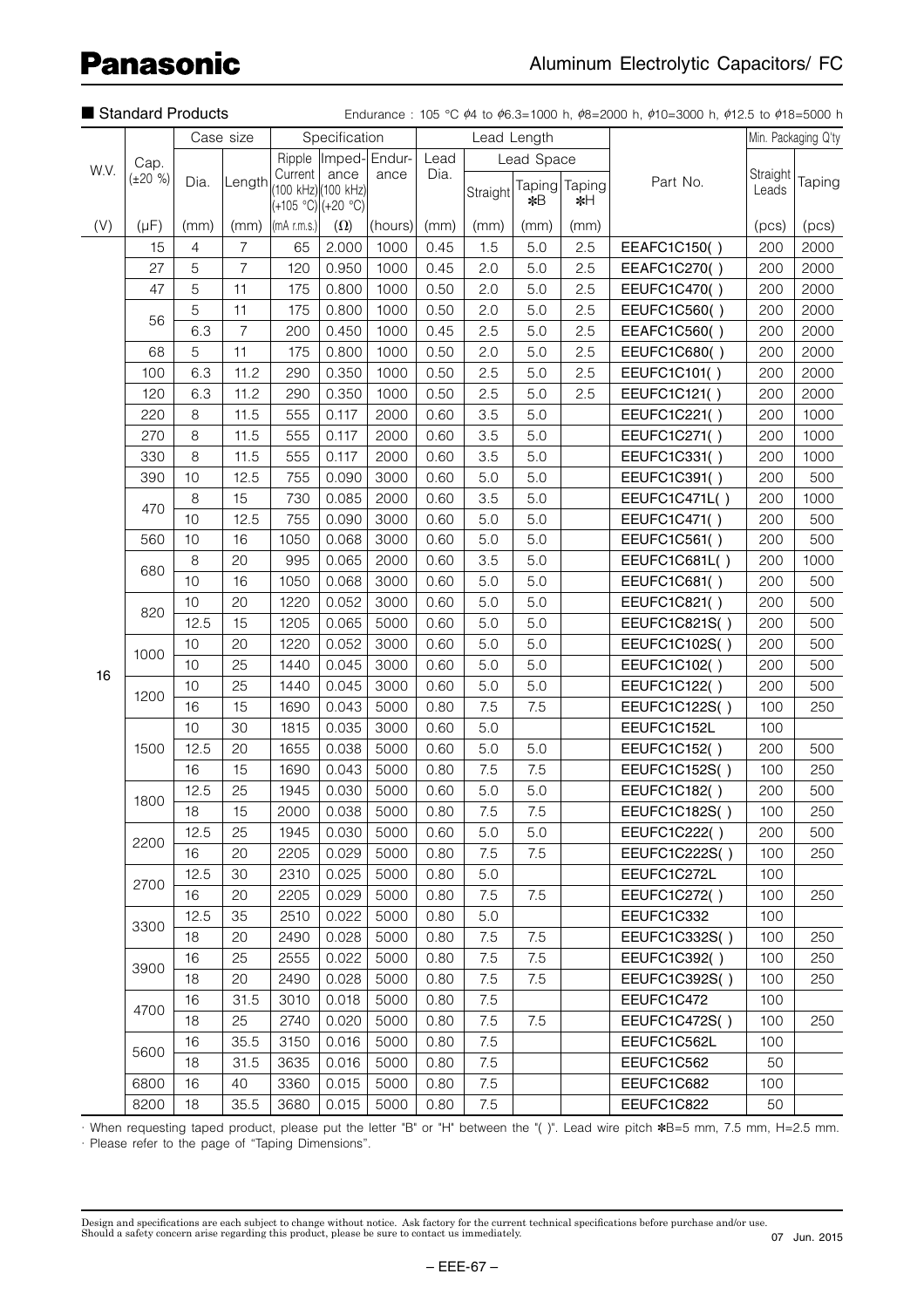|      | Standard Products |                |                |                                                      |               |                       |      |          |             |                     | Endurance: 105 °C $\dot{\phi}$ 4 to $\dot{\phi}$ 6.3=1000 h, $\dot{\phi}$ 8=2000 h, $\dot{\phi}$ 10=3000 h, $\dot{\phi}$ 12.5 to $\dot{\phi}$ 18=5000 h |                   |                     |
|------|-------------------|----------------|----------------|------------------------------------------------------|---------------|-----------------------|------|----------|-------------|---------------------|---------------------------------------------------------------------------------------------------------------------------------------------------------|-------------------|---------------------|
|      |                   |                | Case size      |                                                      | Specification |                       |      |          | Lead Length |                     |                                                                                                                                                         |                   | Min. Packaging Q'ty |
| W.V. | Cap.              |                |                |                                                      |               | Ripple  Imped- Endur- | Lead |          | Lead Space  |                     |                                                                                                                                                         |                   |                     |
|      | $(\pm 20 \%)$     | Dia.           | Length         | Current<br>(100 kHz) (100 kHz)<br>(+105 °C) (+20 °C) | ance          | ance                  | Dia. | Straight | *B          | Taping Taping<br>∗H | Part No.                                                                                                                                                | Straight<br>Leads | Taping              |
| (V)  | $(\mu F)$         | (mm)           | (mm)           | (mA r.m.s.)                                          | $(\Omega)$    | (hours)               | (mm) | (mm)     | (mm)        | (mm)                |                                                                                                                                                         | (pcs)             | (pcs)               |
|      | 10                | $\overline{4}$ | $\overline{7}$ | 65                                                   | 2.000         | 1000                  | 0.45 | 1.5      | 5.0         | 2.5                 | EEAFC1E100()                                                                                                                                            | 200               | 2000                |
|      | 22                | 5              | $\overline{7}$ | 120                                                  | 0.950         | 1000                  | 0.45 | 2.0      | 5.0         | 2.5                 | EEAFC1E220()                                                                                                                                            | 200               | 2000                |
|      | 39                | 5              | 11             | 175                                                  | 0.800         | 1000                  | 0.50 | 2.0      | 5.0         | 2.5                 | EEUFC1E390()                                                                                                                                            | 200               | 2000                |
|      |                   | 6.3            | $\overline{7}$ | 200                                                  | 0.450         | 1000                  | 0.45 | 2.5      | 5.0         | 2.5                 | EEAFC1E390()                                                                                                                                            | 200               | 2000                |
|      | 47                | 5              | 11             | 175                                                  | 0.800         | 1000                  | 0.50 | 2.0      | 5.0         | 2.5                 | EEUFC1E470()                                                                                                                                            | 200               | 2000                |
|      | 82                | 6.3            | 11.2           | 290                                                  | 0.350         | 1000                  | 0.50 | 2.5      | 5.0         | 2.5                 | EEUFC1E820()                                                                                                                                            | 200               | 2000                |
|      | 100               | 6.3            | 11.2           | 290                                                  | 0.350         | 1000                  | 0.50 | 2.5      | 5.0         | 2.5                 | EEUFC1E101S()                                                                                                                                           | 200               | 2000                |
|      | 180               | 8              | 11.5           | 555                                                  | 0.117         | 2000                  | 0.60 | 3.5      | 5.0         |                     | EEUFC1E181()                                                                                                                                            | 200               | 1000                |
|      | 220               | 8              | 11.5           | 555                                                  | 0.117         | 2000                  | 0.60 | 3.5      | 5.0         |                     | EEUFC1E221()                                                                                                                                            | 200               | 1000                |
|      | 270               | 10             | 12.5           | 755                                                  | 0.090         | 3000                  | 0.60 | 5.0      | 5.0         |                     | EEUFC1E271()                                                                                                                                            | 200               | 500                 |
|      | 330               | 8              | 15             | 730                                                  | 0.085         | 2000                  | 0.60 | 3.5      | 5.0         |                     | EEUFC1E331L()                                                                                                                                           | 200               | 1000                |
|      |                   | 10             | 12.5           | 755                                                  | 0.090         | 3000                  | 0.60 | 5.0      | 5.0         |                     | EEUFC1E331()                                                                                                                                            | 200               | 500                 |
|      | 390               | 10             | 16             | 1050                                                 | 0.068         | 3000                  | 0.60 | 5.0      | 5.0         |                     | EEUFC1E391()                                                                                                                                            | 200               | 500                 |
|      | 470               | 8              | 20             | 995                                                  | 0.065         | 2000                  | 0.60 | 3.5      | 5.0         |                     | EEUFC1E471L()                                                                                                                                           | 200               | 1000                |
|      |                   | 10             | 16             | 1050                                                 | 0.068         | 3000                  | 0.60 | 5.0      | 5.0         |                     | EEUFC1E471()                                                                                                                                            | 200               | 500                 |
|      | 560               | 10             | 20             | 1220                                                 | 0.052         | 3000                  | 0.60 | 5.0      | 5.0         |                     | EEUFC1E561()                                                                                                                                            | 200               | 500                 |
|      |                   | 12.5           | 15             | 1205                                                 | 0.065         | 5000                  | 0.60 | 5.0      | 5.0         |                     | EEUFC1E561S()                                                                                                                                           | 200               | 500                 |
|      | 680               | 10             | 20             | 1220                                                 | 0.052         | 3000                  | 0.60 | 5.0      | 5.0         |                     | EEUFC1E681()                                                                                                                                            | 200               | 500                 |
| 25   | 820               | 10             | 25             | 1440                                                 | 0.045         | 3000                  | 0.60 | 5.0      | 5.0         |                     | EEUFC1E821()                                                                                                                                            | 200               | 500                 |
|      |                   | 12.5           | 20             | 1655                                                 | 0.038         | 5000                  | 0.60 | 5.0      | 5.0         |                     | EEUFC1E821S()                                                                                                                                           | 200               | 500                 |
|      |                   | 10             | 30             | 1815                                                 | 0.035         | 3000                  | 0.60 | 5.0      |             |                     | EEUFC1E102L                                                                                                                                             | 100               |                     |
|      | 1000              | 12.5           | 20             | 1655                                                 | 0.038         | 5000                  | 0.60 | 5.0      | 5.0         |                     | EEUFC1E102()                                                                                                                                            | 200               | 500                 |
|      |                   | 16             | 15             | 1690                                                 | 0.043         | 5000                  | 0.80 | 7.5      | 7.5         |                     | EEUFC1E102S()                                                                                                                                           | 100               | 250                 |
|      | 1200              | 12.5           | 25             | 1945                                                 | 0.030         | 5000                  | 0.60 | 5.0      | 5.0         |                     | EEUFC1E122()                                                                                                                                            | 200               | 500                 |
|      |                   | 18             | 15             | 2000                                                 | 0.038         | 5000                  | 0.80 | 7.5      | 7.5         |                     | EEUFC1E122S()                                                                                                                                           | 100               | 250                 |
|      | 1500              | 12.5           | 25             | 1945                                                 | 0.030         | 5000                  | 0.60 | 5.0      | 5.0         |                     | EEUFC1E152()                                                                                                                                            | 200               | 500                 |
|      |                   | 16             | 20             | 2205                                                 | 0.029         | 5000                  | 0.80 | 7.5      | 7.5         |                     | EEUFC1E152S()                                                                                                                                           | 100               | 250                 |
|      | 1800              | 12.5           | 30             | 2310                                                 | 0.025         | 5000                  | 0.80 | 5.0      |             |                     | EEUFC1E182L                                                                                                                                             | 100               |                     |
|      |                   | 16             | 20             | 2205                                                 | 0.029         | 5000                  | 0.80 | 7.5      | 7.5         |                     | EEUFC1E182()                                                                                                                                            | 100               | 250                 |
|      | 2200              | 12.5           | 35             | 2510                                                 | 0.022         | 5000                  | 0.80 | 5.0      |             |                     | EEUFC1E222                                                                                                                                              | 100               |                     |
|      |                   | 18             | 20             | 2490                                                 | 0.028         | 5000                  | 0.80 | 7.5      | 7.5         |                     | EEUFC1E222S()                                                                                                                                           | 100               | 250                 |
|      | 2700              | 16             | 25             | 2555                                                 | 0.022         | 5000                  | 0.80 | 7.5      | 7.5         |                     | EEUFC1E272()                                                                                                                                            | 100               | 250                 |
|      | 3300              | 16             | 31.5           | 3010                                                 | 0.018         | 5000                  | 0.80 | 7.5      |             |                     | EEUFC1E332                                                                                                                                              | 100               |                     |
|      |                   | 18             | 25             | 2740                                                 | 0.020         | 5000                  | 0.80 | 7.5      | 7.5         |                     | EEUFC1E332S()                                                                                                                                           | 100               | 250                 |
|      |                   | 16             | 35.5           | 3150                                                 | 0.016         | 5000                  | 0.80 | 7.5      |             |                     | EEUFC1E392L                                                                                                                                             | 100               |                     |
|      | 3900              | 18             | 31.5           | 3635                                                 | 0.016         | 5000                  | 0.80 | 7.5      |             |                     | EEUFC1E392                                                                                                                                              | 50                |                     |
|      | 4700              | 18             | 35.5           | 3680                                                 | 0.015         | 5000                  | 0.80 | 7.5      |             |                     | EEUFC1E472                                                                                                                                              | 50                |                     |
|      | 5600              | 18             | 40             | 3735                                                 | 0.014         | 5000                  | 0.80 | 7.5      |             |                     | EEUFC1E562                                                                                                                                              | 50                |                     |

· When requesting taped product, please put the letter "B" or "H" between the "( )". Lead wire pitch \*B=5 mm, 7.5 mm, H=2.5 mm. · Please refer to the page of "Taping Dimensions".

Design and specifications are each subject to change without notice. Ask factory for the current technical specifications before purchase and/or use.<br>Should a safety concern arise regarding this product, please be sure to 07 Jun. 2015

– EEE-68 –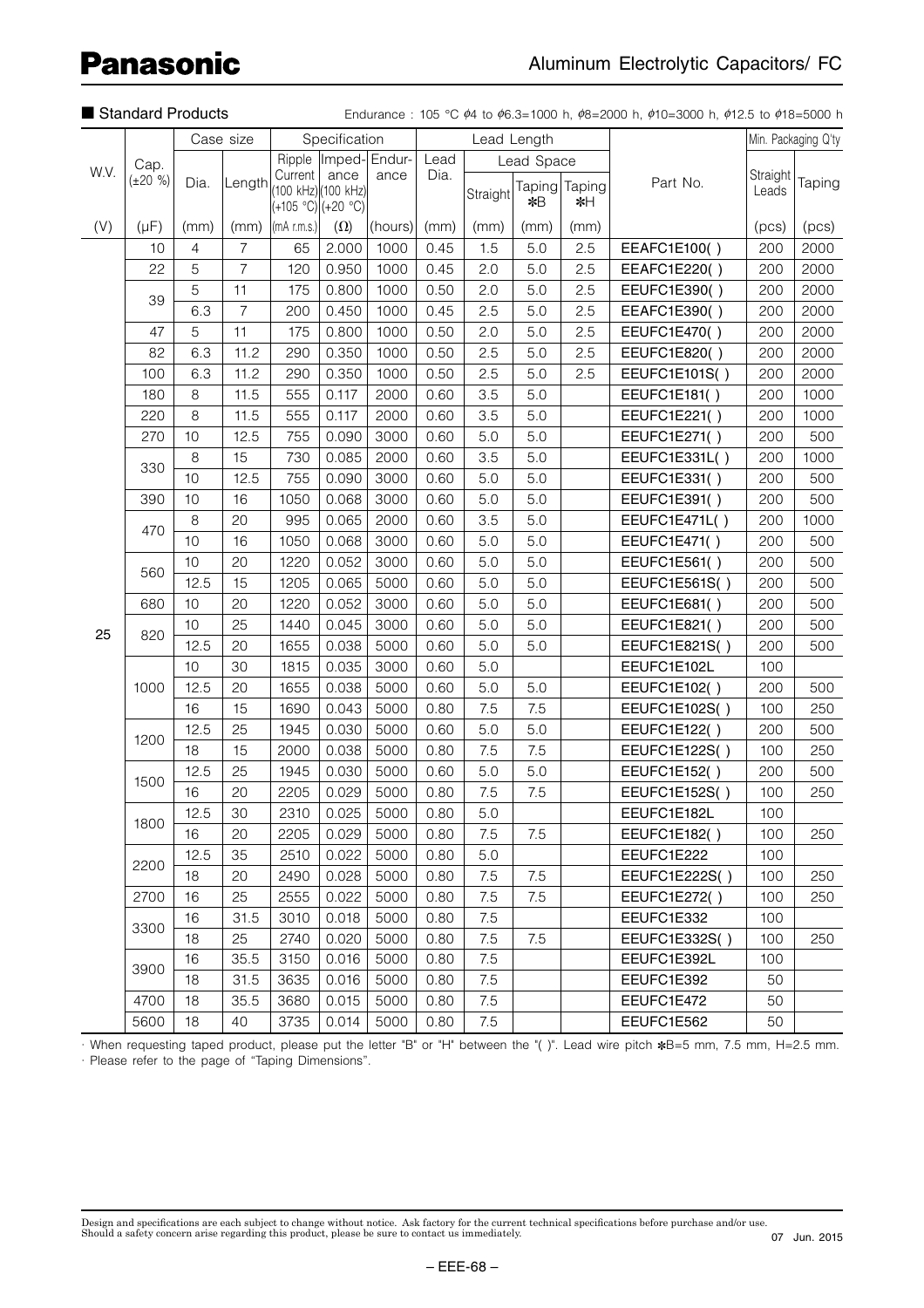|      | Standard Products<br>Case size |         |                |                                                       |               |                       |      |             |               |              | Endurance: 105 °C $\phi$ 4 to $\phi$ 6.3=1000 h, $\phi$ 8=2000 h, $\phi$ 10=3000 h, $\phi$ 12.5 to $\phi$ 18=5000 h |                   |                     |
|------|--------------------------------|---------|----------------|-------------------------------------------------------|---------------|-----------------------|------|-------------|---------------|--------------|---------------------------------------------------------------------------------------------------------------------|-------------------|---------------------|
|      |                                |         |                |                                                       | Specification |                       |      | Lead Length |               |              |                                                                                                                     |                   | Min. Packaging Q'ty |
|      | Cap.                           |         |                |                                                       |               | Ripple  Imped- Endur- | Lead |             | Lead Space    |              |                                                                                                                     |                   |                     |
| W.V. | $(\pm 20 \%)$                  | Dia.    | Length         | Current<br>(100 kHz) (100 kHz)<br>$(+105 °C)(+20 °C)$ | ance          | ance                  | Dia. | Straight    | Taping<br>∗¥B | Taping<br>∗∺ | Part No.                                                                                                            | Straight<br>Leads | Taping              |
| (V)  | $(\mu F)$                      | (mm)    | (mm)           | $\vert$ (mA r.m.s.) $\vert$                           | $(\Omega)$    | (hours)               | (mm) | (mm)        | (mm)          | (mm)         |                                                                                                                     | (pcs)             | (pcs)               |
|      | 6.8                            | 4       | $\overline{7}$ | 65                                                    | 2.000         | 1000                  | 0.45 | 1.5         | 5.0           | 2.5          | EEAFC1V6R8()                                                                                                        | 200               | 2000                |
|      | 12                             | 5       | $\overline{7}$ | 120                                                   | 0.950         | 1000                  | 0.45 | 2.0         | 5.0           | 2.5          | EEAFC1V120()                                                                                                        | 200               | 2000                |
|      | 22                             | 5       | 11             | 175                                                   | 0.800         | 1000                  | 0.50 | 2.0         | 5.0           | 2.5          | EEUFC1V220()                                                                                                        | 200               | 2000                |
|      |                                | 5       | 11             | 175                                                   | 0.800         | 1000                  | 0.50 | 2.0         | 5.0           | 2.5          | EEUFC1V270()                                                                                                        | 200               | 2000                |
|      | 27                             | 6.3     | $\overline{7}$ | 200                                                   | 0.450         | 1000                  | 0.45 | 2.5         | 5.0           | 2.5          | EEAFC1V270()                                                                                                        | 200               | 2000                |
|      | 33                             | 5       | 11             | 175                                                   | 0.080         | 1000                  | 0.50 | 2.0         | 5.0           | 2.5          | EEUFC1V330()                                                                                                        | 200               | 2000                |
|      | 47                             | 6.3     | 11.2           | 290                                                   | 0.350         | 1000                  | 0.50 | 2.5         | 5.0           | 2.5          | EEUFC1V470()                                                                                                        | 200               | 2000                |
|      | 56                             | 6.3     | 11.2           | 290                                                   | 0.350         | 1000                  | 0.50 | 2.5         | 5.0           | 2.5          | EEUFC1V560()                                                                                                        | 200               | 2000                |
|      | 68                             | 6.3     | 11.2           | 290                                                   | 0.350         | 1000                  | 0.50 | 2.5         | 5.0           | 2.5          | EEUFC1V680()                                                                                                        | 200               | 2000                |
|      | 100                            | 8       | 11.5           | 555                                                   | 0.117         | 2000                  | 0.60 | 3.5         | 5.0           |              | EEUFC1V101()                                                                                                        | 200               | 1000                |
|      | 120                            | 8       | 11.5           | 555                                                   | 0.117         | 2000                  | 0.60 | 3.5         | 5.0           |              | EEUFC1V121()                                                                                                        | 200               | 1000                |
|      | 150                            | 8       | 11.5           | 555                                                   | 0.117         | 2000                  | 0.60 | 3.5         | 5.0           |              | EEUFC1V151()                                                                                                        | 200               | 1000                |
|      | 180                            | 10      | 12.5           | 755                                                   | 0.090         | 3000                  | 0.60 | 5.0         | 5.0           |              | EEUFC1V181()                                                                                                        | 200               | 500                 |
|      |                                | $\,8\,$ | 15             | 730                                                   | 0.085         | 2000                  | 0.60 | 3.5         | 5.0           |              | EEUFC1V221L()                                                                                                       | 200               | 1000                |
|      | 220                            | 10      | 12.5           | 755                                                   | 0.090         | 3000                  | 0.60 | 5.0         | 5.0           |              | EEUFC1V221()                                                                                                        | 200               | 500                 |
|      | 270                            | 10      | 16             | 1050                                                  | 0.068         | 3000                  | 0.60 | 5.0         | 5.0           |              | EEUFC1V271()                                                                                                        | 200               | 500                 |
|      |                                | 8       | 20             | 995                                                   | 0.065         | 2000                  | 0.60 | 3.5         | 5.0           |              | EEUFC1V331L()                                                                                                       | 200               | 1000                |
|      | 330                            | 10      | 16             | 1050                                                  | 0.068         | 3000                  | 0.60 | 5.0         | 5.0           |              | EEUFC1V331()                                                                                                        | 200               | 500                 |
|      |                                | 10      | 20             | 1220                                                  | 0.052         | 3000                  | 0.60 | 5.0         | $5.0$         |              | EEUFC1V391()                                                                                                        | 200               | 500                 |
|      | 390                            | 12.5    | 15             | 1205                                                  | 0.065         | 5000                  | 0.60 | 5.0         | 5.0           |              | EEUFC1V391S()                                                                                                       | 200               | 500                 |
|      | 470                            | 10      | 20             | 1220                                                  | 0.052         | 3000                  | 0.60 | 5.0         | 5.0           |              | EEUFC1V471()                                                                                                        | 200               | 500                 |
|      |                                | 10      | 25             | 1440                                                  | 0.045         | 3000                  | 0.60 | 5.0         | 5.0           |              | EEUFC1V561()                                                                                                        | 200               | 500                 |
| 35   | 560                            | 12.5    | 20             | 1655                                                  | 0.038         | 5000                  | 0.60 | 5.0         | 5.0           |              | EEUFC1V561S()                                                                                                       | 200               | 500                 |
|      |                                | 10      | 30             | 1815                                                  | 0.035         | 3000                  | 0.60 | 5.0         |               |              | EEUFC1V681L                                                                                                         | 100               |                     |
|      | 680                            | 12.5    | 20             | 1655                                                  | 0.038         | 5000                  | 0.60 | 5.0         | 5.0           |              | EEUFC1V681()                                                                                                        | 200               | 500                 |
|      |                                | 16      | 15             | 1690                                                  | 0.043         | 5000                  | 0.80 | 7.5         | 7.5           |              | EEUFC1V681S()                                                                                                       | 100               | 250                 |
|      | 820                            | 12.5    | 25             | 1945                                                  | 0.030         | 5000                  | 0.60 | 5.0         | 5.0           |              | EEUFC1V821L()                                                                                                       | 200               | 500                 |
|      |                                | 18      | 15             | 2000                                                  | 0.038         | 5000                  | 0.80 | 7.5         | 7.5           |              | EEUFC1V821()                                                                                                        | 100               | 250                 |
|      | 1000                           | 12.5    | 25             | 1945                                                  | 0.030         | 5000                  | 0.60 | 5.0         | 5.0           |              | EEUFC1V102()                                                                                                        | 200               | 500                 |
|      |                                | 16      | 20             | 2205                                                  | 0.029         | 5000                  | 0.80 | 7.5         | 7.5           |              | EEUFC1V102S()                                                                                                       | 100               | 250                 |
|      | 1200                           | 12.5    | 30             | 2310                                                  | 0.025         | 5000                  | 0.80 | 5.0         |               |              | EEUFC1V122L                                                                                                         | 100               |                     |
|      |                                | 16      | 20             | 2205                                                  | 0.029         | 5000                  | 0.80 | 7.5         | 7.5           |              | EEUFC1V122()                                                                                                        | 100               | 250                 |
|      |                                | 12.5    | 35             | 2510                                                  | 0.022         | 5000                  | 0.80 | 5.0         |               |              | EEUFC1V152L                                                                                                         | 100               |                     |
|      | 1500                           | 16      | 25             | 2555                                                  | 0.022         | 5000                  | 0.80 | 7.5         | 7.5           |              | EEUFC1V152()                                                                                                        | 100               | 250                 |
|      |                                | 18      | 20             | 2490                                                  | 0.028         | 5000                  | 0.80 | 7.5         | 7.5           |              | EEUFC1V152S()                                                                                                       | 100               | 250                 |
|      |                                | 12.5    | 40             | 2655                                                  | 0.018         | 5000                  | 0.80 | 5.0         |               |              | EEUFC1V182L                                                                                                         | 100               |                     |
|      | 1800                           | 16      | 25             | 2555                                                  | 0.022         | 5000                  | 0.80 | 7.5         | 7.5           |              | EEUFC1V182()                                                                                                        | 100               | 250                 |
|      |                                | 18      | 20             | 2490                                                  | 0.028         | 5000                  | 0.80 | 7.5         | 7.5           |              | EEUFC1V182S()                                                                                                       | 100               | 250                 |
|      | 2200                           | 16      | 31.5           | 3010                                                  | 0.018         | 5000                  | 0.80 | 7.5         |               |              | EEUFC1V222                                                                                                          | 100               |                     |
|      |                                | 18      | 25             | 2740                                                  | 0.020         | 5000                  | 0.80 | 7.5         | 7.5           |              | EEUFC1V222S()                                                                                                       | 100               | 250                 |
|      | 2700                           | 16      | 35.5           | 3150                                                  | 0.016         | 5000                  | 0.80 | 7.5         |               |              | EEUFC1V272L                                                                                                         | 100               |                     |
|      |                                | 18      | 31.5           | 3635                                                  | 0.016         | 5000                  | 0.80 | 7.5         |               |              | EEUFC1V272                                                                                                          | 50                |                     |
|      | 3300                           | 18      | 35.5           | 3680                                                  | 0.015         | 5000                  | 0.80 | 7.5         |               |              | EEUFC1V332                                                                                                          | 50                |                     |
|      | 3900                           | 18      | 40             | 3735                                                  | 0.014         | 5000                  | 0.80 | 7.5         |               |              | EEUFC1V392                                                                                                          | 50                |                     |

· When requesting taped product, please put the letter "B" or "H" between the "( )". Lead wire pitch  $*B=5$  mm, 7.5 mm, H=2.5 mm.

· Please refer to the page of "Taping Dimensions".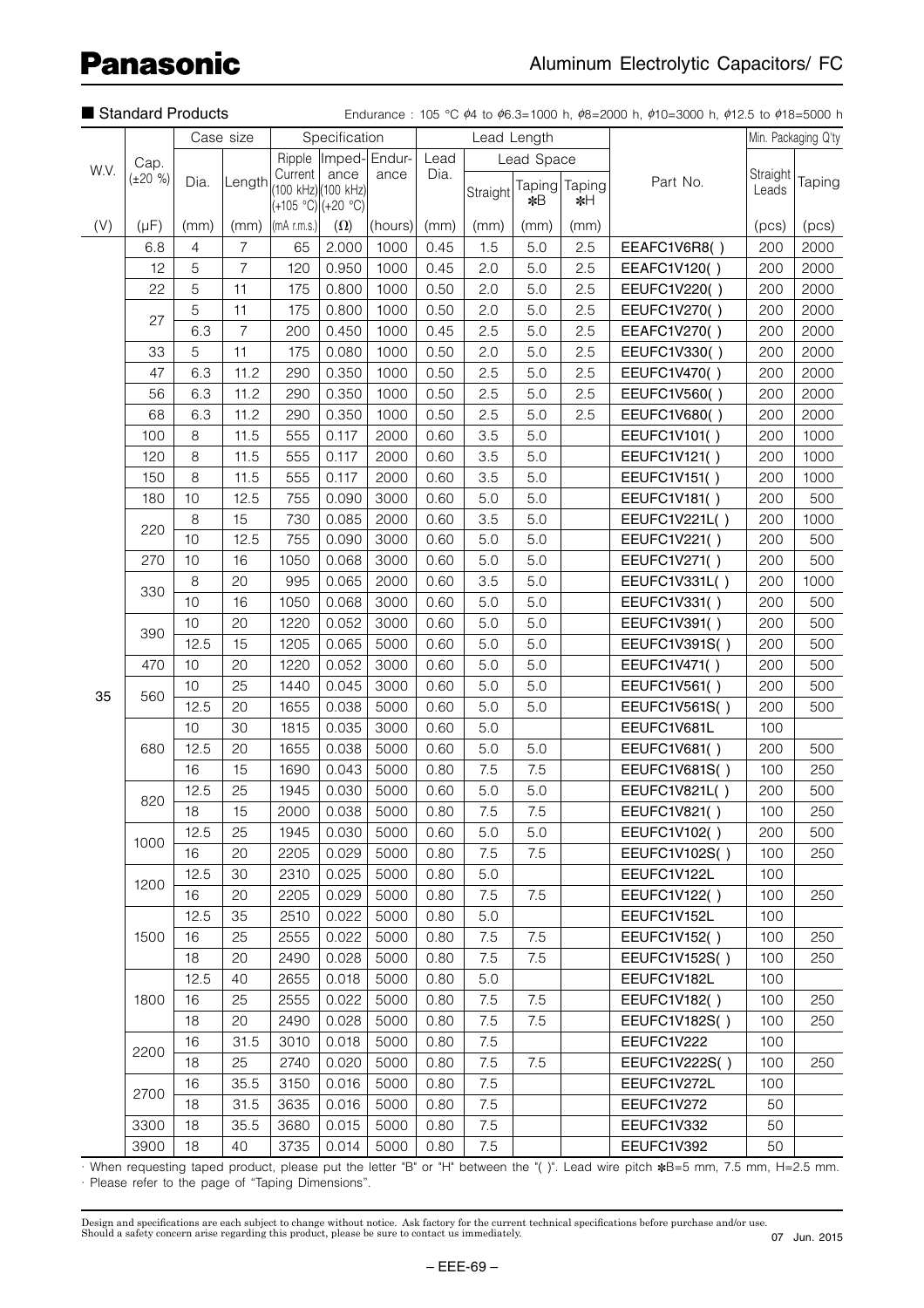|      | Standard Products<br>Case size |      |        |                               |                             |                       |      |          |               |              | Endurance: 105 °C $\dot{\phi}$ 4 to $\dot{\phi}$ 6.3=1000 h, $\dot{\phi}$ 8=2000 h, $\dot{\phi}$ 10=3000 h, $\dot{\phi}$ 12.5 to $\dot{\phi}$ 18=5000 h |                   |                     |
|------|--------------------------------|------|--------|-------------------------------|-----------------------------|-----------------------|------|----------|---------------|--------------|---------------------------------------------------------------------------------------------------------------------------------------------------------|-------------------|---------------------|
|      |                                |      |        |                               | Specification               |                       |      |          | Lead Length   |              |                                                                                                                                                         |                   | Min. Packaging Q'ty |
|      | Cap.                           |      |        |                               |                             | Ripple  Imped- Endur- | Lead |          | Lead Space    |              |                                                                                                                                                         |                   |                     |
| W.V. | $(\pm 20 \%)$                  | Dia. | Length | Current<br>(+105 °C) (+20 °C) | ance<br>(100 kHz) (100 kHz) | ance                  | Dia. | Straight | Taping<br>∗¥B | Taping<br>∗∺ | Part No.                                                                                                                                                | Straight<br>Leads | Taping              |
| (V)  | $(\mu F)$                      | (mm) | (mm)   | $ (mA$ r.m.s. $) $            | $(\Omega)$                  | (hours)               | (mm) | (mm)     | (mm)          | (mm)         |                                                                                                                                                         | (pcs)             | (pcs)               |
|      | 2.2                            | 5    | 11     | 45                            | 1.800                       | 1000                  | 0.50 | 2.0      | 5.0           | 2.5          | EEUFC1H2R2()                                                                                                                                            | 200               | 2000                |
|      | 3.3                            | 5    | 11     | 65                            | 1.300                       | 1000                  | 0.50 | 2.0      | 5.0           | 2.5          | EEUFC1H3R3()                                                                                                                                            | 200               | 2000                |
|      | 4.7                            | 5    | 11     | 95                            | 1.300                       | 1000                  | 0.50 | 2.0      | 5.0           | 2.5          | EEUFC1H4R7()                                                                                                                                            | 200               | 2000                |
|      | 10                             | 5    | 11     | 125                           | 1.300                       | 1000                  | 0.50 | 2.0      | 5.0           | 2.5          | EEUFC1H100L()                                                                                                                                           | 200               | 2000                |
|      | 12                             | 5    | 11     | 135                           | 1.300                       | 1000                  | 0.50 | 2.0      | 5.0           | 2.5          | EEUFC1H120()                                                                                                                                            | 200               | 2000                |
|      | 15                             | 5    | 11     | 145                           | 1.300                       | 1000                  | 0.50 | 2.0      | 5.0           | 2.5          | EEUFC1H150()                                                                                                                                            | 200               | 2000                |
|      | 18                             | 5    | 11     | 155                           | 1.300                       | 1000                  | 0.50 | 2.0      | 5.0           | 2.5          | EEUFC1H180()                                                                                                                                            | 200               | 2000                |
|      | 22                             | 5    | 11     | 155                           | 1.300                       | 1000                  | 0.50 | 2.0      | 5.0           | 2.5          | EEUFC1H220()                                                                                                                                            | 200               | 2000                |
|      | 33                             | 6.3  | 11.2   | 260                           | 0.600                       | 1000                  | 0.50 | 2.5      | 5.0           | 2.5          | EEUFC1H330()                                                                                                                                            | 200               | 2000                |
|      | 39                             | 6.3  | 11.2   | 260                           | 0.600                       | 1000                  | 0.50 | 2.5      | 5.0           | 2.5          | EEUFC1H390()                                                                                                                                            | 200               | 2000                |
|      | 47                             | 6.3  | 11.2   | 260                           | 0.600                       | 1000                  | 0.50 | 2.5      | 5.0           | 2.5          | EEUFC1H470()                                                                                                                                            | 200               | 2000                |
|      | 68                             | 8    | 11.5   | 485                           | 0.234                       | 2000                  | 0.60 | 3.5      | 5.0           |              | EEUFC1H680()                                                                                                                                            | 200               | 1000                |
|      | 82                             | 8    | 11.5   | 485                           | 0.234                       | 2000                  | 0.60 | 3.5      | 5.0           |              | EEUFC1H820()                                                                                                                                            | 200               | 1000                |
|      | 100                            | 10   | 12.5   | 615                           | 0.162                       | 3000                  | 0.60 | 5.0      | 5.0           |              | EEUFC1H101()                                                                                                                                            | 200               | 500                 |
|      |                                | 8    | 15     | 635                           | 0.155                       | 2000                  | 0.60 | 3.5      | 5.0           |              | EEUFC1H121L()                                                                                                                                           | 200               | 1000                |
|      | 120                            | 10   | 12.5   | 615                           | 0.162                       | 3000                  | 0.60 | 5.0      | 5.0           |              | EEUFC1H121()                                                                                                                                            | 200               | 500                 |
|      | 150                            | 10   | 16     | 850                           | 0.119                       | 3000                  | 0.60 | 5.0      | 5.0           |              | EEUFC1H151()                                                                                                                                            | 200               | 500                 |
|      |                                | 8    | 20     | 860                           | 0.120                       | 2000                  | 0.60 | 3.5      | 5.0           |              | EEUFC1H181L()                                                                                                                                           | 200               | 1000                |
|      | 180                            | 10   | 16     | 850                           | 0.119                       | 3000                  | 0.60 | 5.0      | $5.0\,$       |              | EEUFC1H181()                                                                                                                                            | 200               | 500                 |
| 50   |                                | 10   | 20     | 1030                          | 0.090                       | 3000                  | 0.60 | 5.0      | 5.0           |              | EEUFC1H221()                                                                                                                                            | 200               | 500                 |
|      | 220                            | 12.5 | 15     | 1150                          | 0.110                       | 5000                  | 0.60 | 5.0      | 5.0           |              | EEUFC1H221S()                                                                                                                                           | 200               | 500                 |
|      | 270                            | 10   | 25     | 1200                          | 0.082                       | 3000                  | 0.60 | 5.0      | 5.0           |              | EEUFC1H271()                                                                                                                                            | 200               | 500                 |
|      |                                | 10   | 30     | 1610                          | 0.060                       | 3000                  | 0.60 | 5.0      |               |              | EEUFC1H331L                                                                                                                                             | 100               |                     |
|      | 330                            | 12.5 | 20     | 1480                          | 0.063                       | 5000                  | 0.60 | 5.0      | 5.0           |              | EEUFC1H331()                                                                                                                                            | 200               | 500                 |
|      | 390                            | 12.5 | 20     | 1480                          | 0.063                       | 5000                  | 0.60 | 5.0      | 5.0           |              | EEUFC1H391()                                                                                                                                            | 200               | 500                 |
|      |                                | 16   | 15     | 1610                          | 0.080                       | 5000                  | 0.80 | 7.5      | 7.5           |              | EEUFC1H391S()                                                                                                                                           | 100               | 250                 |
|      |                                | 10   | 30     | 1610                          | 0.060                       | 3000                  | 0.60 | 5.0      |               |              | EEUFC1H471L                                                                                                                                             | 100               |                     |
|      | 470                            | 12.5 | 25     | 1832                          | 0.050                       | 5000                  | 0.60 | 5.0      | 5.0           |              | EEUFC1H471()                                                                                                                                            | 200               | 500                 |
|      |                                | 12.5 | 25     | 1832                          | 0.050                       | 5000                  | 0.60 | 5.0      | 5.0           |              | EEUFC1H561()                                                                                                                                            | 200               | 500                 |
|      | 560                            | 18   | 15     | 1900                          | 0.068                       | 5000                  | 0.80 | 7.5      | 7.5           |              | EEUFC1H561S()                                                                                                                                           | 100               | 250                 |
|      |                                | 12.5 | 30     | 2215                          | 0.040                       | 5000                  | 0.80 | 5.0      |               |              | EEUFC1H681L                                                                                                                                             | 100               |                     |
|      | 680                            | 16   | 20     | 1835                          | 0.048                       | 5000                  | 0.80 | 7.5      | 7.5           |              | <b>EEUFC1H681()</b>                                                                                                                                     | 100               | 250                 |
|      |                                | 12.5 | 35     | 2285                          | 0.034                       | 5000                  | 0.80 | 5.0      |               |              | EEUFC1H821L                                                                                                                                             | 100               |                     |
|      | 820                            | 18   | 20     | 2420                          | 0.042                       | 5000                  | 0.80 | 7.5      | 7.5           |              | EEUFC1H821()                                                                                                                                            | 100               | 250                 |
|      |                                | 12.5 | 40     | 2590                          | 0.030                       | 5000                  | 0.80 | 5.0      |               |              | EEUFC1H102L                                                                                                                                             | 100               |                     |
|      | 1000                           | 16   | 25     | 2235                          | 0.034                       | 5000                  | 0.80 | 7.5      | 7.5           |              | EEUFC1H102()                                                                                                                                            | 100               | 250                 |
|      |                                | 16   | 31.5   | 2700                          | 0.028                       | 5000                  | 0.80 | 7.5      |               |              | EEUFC1H122                                                                                                                                              | 100               |                     |
|      | 1200                           | 18   | 25     | 2610                          | 0.029                       | 5000                  | 0.80 | 7.5      | 7.5           |              | EEUFC1H122S()                                                                                                                                           | 100               | 250                 |
|      | 1500                           | 16   | 35.5   | 2790                          | 0.025                       | 5000                  | 0.80 | 7.5      |               |              | EEUFC1H152L                                                                                                                                             | 100               |                     |
|      |                                | 16   | 40     | 2845                          | 0.023                       | 5000                  | 0.80 | 7.5      |               |              | EEUFC1H182L                                                                                                                                             | 100               |                     |
|      | 1800                           | 18   | 31.5   | 3000                          | 0.025                       | 5000                  | 0.80 | 7.5      |               |              | EEUFC1H182                                                                                                                                              | 50                |                     |
|      | 2200                           | 18   | 35.5   | 3100                          | 0.023                       | 5000                  | 0.80 | 7.5      |               |              | EEUFC1H222                                                                                                                                              | 50                |                     |

· When requesting taped product, please put the letter "B" or "H" between the "( )". Lead wire pitch ∗B=5 mm, 7.5 mm, H=2.5 mm. · Please refer to the page of "Taping Dimensions".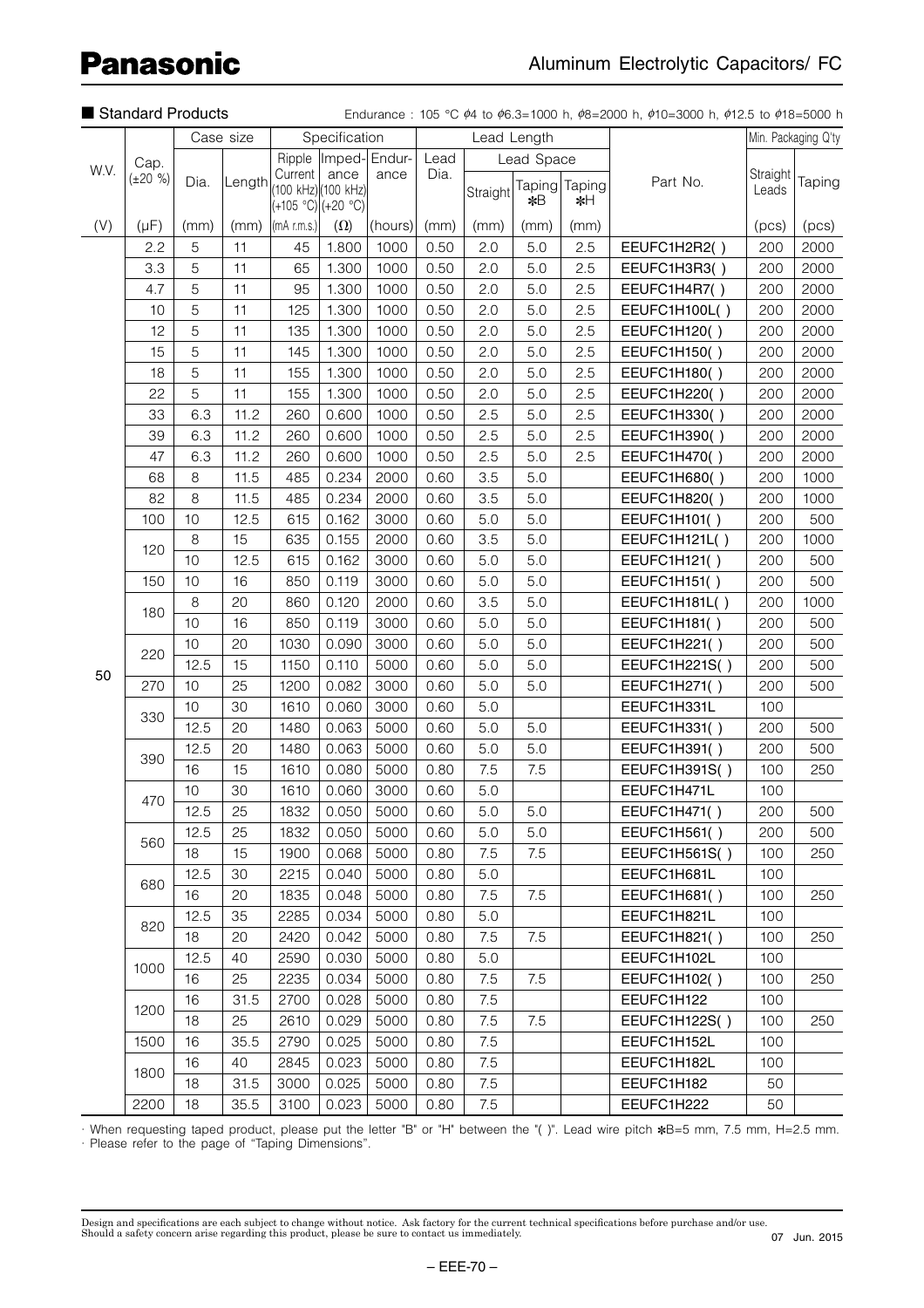|      | i vianuaru i ruuutio |      |           |                                       |                     |                       |      |          |              |              | Liquidrice. To $\sqrt{94}$ to $\sqrt{90.3}$ Tooo II, $\sqrt{90}$ Zooo II, $\sqrt{90}$ To $\sqrt{90}$ II, $\sqrt{912.3}$ to $\sqrt{910}$ To |                   |                     |
|------|----------------------|------|-----------|---------------------------------------|---------------------|-----------------------|------|----------|--------------|--------------|--------------------------------------------------------------------------------------------------------------------------------------------|-------------------|---------------------|
|      |                      |      | Case size |                                       | Specification       |                       |      |          | Lead Length  |              |                                                                                                                                            |                   | Min. Packaging Q'ty |
| W.V. | Cap.                 |      |           |                                       |                     | Ripple  Imped- Endur- | Lead |          | Lead Space   |              |                                                                                                                                            |                   |                     |
|      | $(\pm 20 \%)$        | Dia. | Length    | Current   ance<br>$(+105 °C)(+20 °C)$ | (100 kHz) (100 kHz) | ance                  | Dia. | Straight | Taping<br>*B | Taping<br>∗H | Part No.                                                                                                                                   | Straight<br>Leads | Taping              |
| (V)  | $(\mu F)$            | (mm) | (mm)      | $(mA$ r.m.s.)                         | $(\Omega)$          | (hours)               | (mm) | (mm)     | (mm)         | (mm)         |                                                                                                                                            | (pcs)             | (pcs)               |
|      | 12                   | 5    | 11        | 145                                   | 2.000               | 1000                  | 0.50 | 2.0      | 5.0          | 2.5          | EEUFC1J120()                                                                                                                               | 200               | 2000                |
|      | 22                   | 6.3  | 11.2      | 240                                   | 1.000               | 1000                  | 0.50 | 2.5      | 5.0          | 2.5          | EEUFC1J220()                                                                                                                               | 200               | 2000                |
|      | 33                   | 6.3  | 11.2      | 240                                   | 1.000               | 1000                  | 0.50 | 2.5      | 5.0          | 2.5          | EEUFC1J330()                                                                                                                               | 200               | 2000                |
|      | 47                   | 8    | 11.5      | 405                                   | 0.342               | 2000                  | 0.60 | 3.5      | 5.0          |              | EEUFC1J470()                                                                                                                               | 200               | 1000                |
|      | 56                   | 8    | 11.5      | 405                                   | 0.342               | 2000                  | 0.60 | 3.5      | 5.0          |              | EEUFC1J560()                                                                                                                               | 200               | 1000                |
|      | 68                   | 8    | 11.5      | 405                                   | 0.342               | 2000                  | 0.60 | 3.5      | 5.0          |              | EEUFC1J680()                                                                                                                               | 200               | 1000                |
|      | 82                   | 10   | 12.5      | 535                                   | 0.256               | 3000                  | 0.60 | 5.0      | 5.0          |              | EEUFC1J820()                                                                                                                               | 200               | 500                 |
|      | 100                  | 8    | 15        | 535                                   | 0.230               | 2000                  | 0.60 | 3.5      | 5.0          |              | EEUFC1J101L()                                                                                                                              | 200               | 1000                |
|      |                      | 10   | 12.5      | 535                                   | 0.256               | 3000                  | 0.60 | 5.0      | 5.0          |              | EEUFC1J101()                                                                                                                               | 200               | 500                 |
|      | 120                  | 10   | 16        | 600                                   | 0.194               | 3000                  | 0.60 | 5.0      | 5.0          |              | EEUFC1J121()                                                                                                                               | 200               | 500                 |
|      | 150                  | 8    | 20        | 690                                   | 0.178               | 2000                  | 0.60 | 3.5      | 5.0          |              | EEUFC1J151()                                                                                                                               | 200               | 1000                |
|      | 180                  | 10   | 20        | 885                                   | 0.147               | 3000                  | 0.60 | 5.0      | 5.0          |              | EEUFC1J181()                                                                                                                               | 200               | 500                 |
|      |                      | 12.5 | 15        | 1020                                  | 0.150               | 5000                  | 0.60 | 5.0      | 5.0          |              | EEUFC1J181S()                                                                                                                              | 200               | 500                 |
|      |                      | 10   | 20        | 885                                   | 0.147               | 3000                  | 0.60 | 5.0      | 5.0          |              | EEUFC1J221X()                                                                                                                              | 200               | 500                 |
|      | 220                  | 10   | 25        | 1050                                  | 0.130               | 3000                  | 0.60 | 5.0      | 5.0          |              | EEUFC1J221()                                                                                                                               | 200               | 500                 |
|      |                      | 12.5 | 20        | 1285                                  | 0.085               | 5000                  | 0.60 | 5.0      | 5.0          |              | EEUFC1J221S()                                                                                                                              | 200               | 500                 |
|      | 270                  | 16   | 15        | 1410                                  | 0.090               | 5000                  | 0.80 | 7.5      | 7.5          |              | EEUFC1J271()                                                                                                                               | 100               | 250                 |
| 63   |                      | 10   | 30        | 1300                                  | 0.090               | 3000                  | 0.60 | 5.0      |              |              | EEUFC1J331L                                                                                                                                | 100               |                     |
|      | 330                  | 12.5 | 20        | 1285                                  | 0.085               | 5000                  | 0.60 | 5.0      | 5.0          |              | EEUFC1J331()                                                                                                                               | 200               | 500                 |
|      | 390                  | 12.5 | 25        | 1720                                  | 0.070               | 5000                  | 0.60 | 5.0      | 5.0          |              | EEUFC1J391()                                                                                                                               | 200               | 500                 |
|      |                      | 18   | 15        | 1690                                  | 0.086               | 5000                  | 0.80 | 7.5      | 7.5          |              | EEUFC1J391S()                                                                                                                              | 100               | 250                 |
|      | 470                  | 12.5 | 30        | 2090                                  | 0.055               | 5000                  | 0.80 | 5.0      |              |              | EEUFC1J471L                                                                                                                                | 100               |                     |
|      |                      | 16   | 20        | 1765                                  | 0.059               | 5000                  | 0.80 | 7.5      | 7.5          |              | EEUFC1J471()                                                                                                                               | 100               | 250                 |
|      | 560                  | 16   | 25        | 2160                                  | 0.050               | 5000                  | 0.80 | 7.5      | 7.5          |              | EEUFC1J561()                                                                                                                               | 100               | 250                 |
|      |                      | 12.5 | 35        | 2265                                  | 0.047               | 5000                  | 0.80 | 5.0      |              |              | EEUFC1J681L                                                                                                                                | 100               |                     |
|      | 680                  | 16   | 25        | 2160                                  | 0.050               | 5000                  | 0.80 | 7.5      | 7.5          |              | EEUFC1J681()                                                                                                                               | 100               | 250                 |
|      |                      | 18   | 20        | 2290                                  | 0.055               | 5000                  | 0.80 | 7.5      | 7.5          |              | <b>EEUFC1J681S()</b>                                                                                                                       | 100               | 250                 |
|      |                      | 12.5 | 40        | 2560                                  | 0.042               | 5000                  | 0.80 | 5.0      |              |              | EEUFC1J821L                                                                                                                                | 100               |                     |
|      | 820                  | 16   | 31.5      | 2670                                  | 0.043               | 5000                  | 0.80 | 7.5      |              |              | EEUFC1J821                                                                                                                                 | 100               |                     |
|      |                      | 18   | 25        | 2585                                  | 0.043               | 5000                  | 0.80 | 7.5      | 7.5          |              | EEUFC1J821S()                                                                                                                              | 100               | 250                 |
|      | 1000                 | 16   | 31.5      | 2670                                  | 0.043               | 5000                  | 0.80 | 7.5      |              |              | EEUFC1J102U                                                                                                                                | 100               |                     |
|      |                      | 16   | 35.5      | 2770                                  | 0.036               | 5000                  | 0.80 | 7.5      |              |              | EEUFC1J102                                                                                                                                 | 100               |                     |
|      | 1200                 | 16   | 40        | 2825                                  | 0.030               | 5000                  | 0.80 | 7.5      |              |              | EEUFC1J122L                                                                                                                                | 100               |                     |
|      |                      | 18   | 31.5      | 2950                                  | 0.032               | 5000                  | 0.80 | 7.5      |              |              | EEUFC1J122                                                                                                                                 | 50                |                     |
|      | 1500                 | 18   | 35.5      | 3095                                  | 0.030               | 5000                  | 0.80 | 7.5      |              |              | EEUFC1J152                                                                                                                                 | 50                |                     |
|      | 1800                 | 18   | 40        | 3205                                  | 0.025               | 5000                  | 0.80 | 7.5      |              |              | EEUFC1J182                                                                                                                                 | 50                |                     |

■ Standard Products Endurance : 105 °C  $\phi$ 4 to  $\phi$ 6.3-1000 h,  $\phi$ 8-2000 h,  $\phi$ 10-3000 h,  $\phi$ 12.5 to  $\phi$ 18-5000 h

· When requesting taped product, please put the letter "B" or "H" between the "( )". Lead wire pitch ∗B=5 mm, 7.5 mm, H=2.5 mm. · Please refer to the page of "Taping Dimensions".